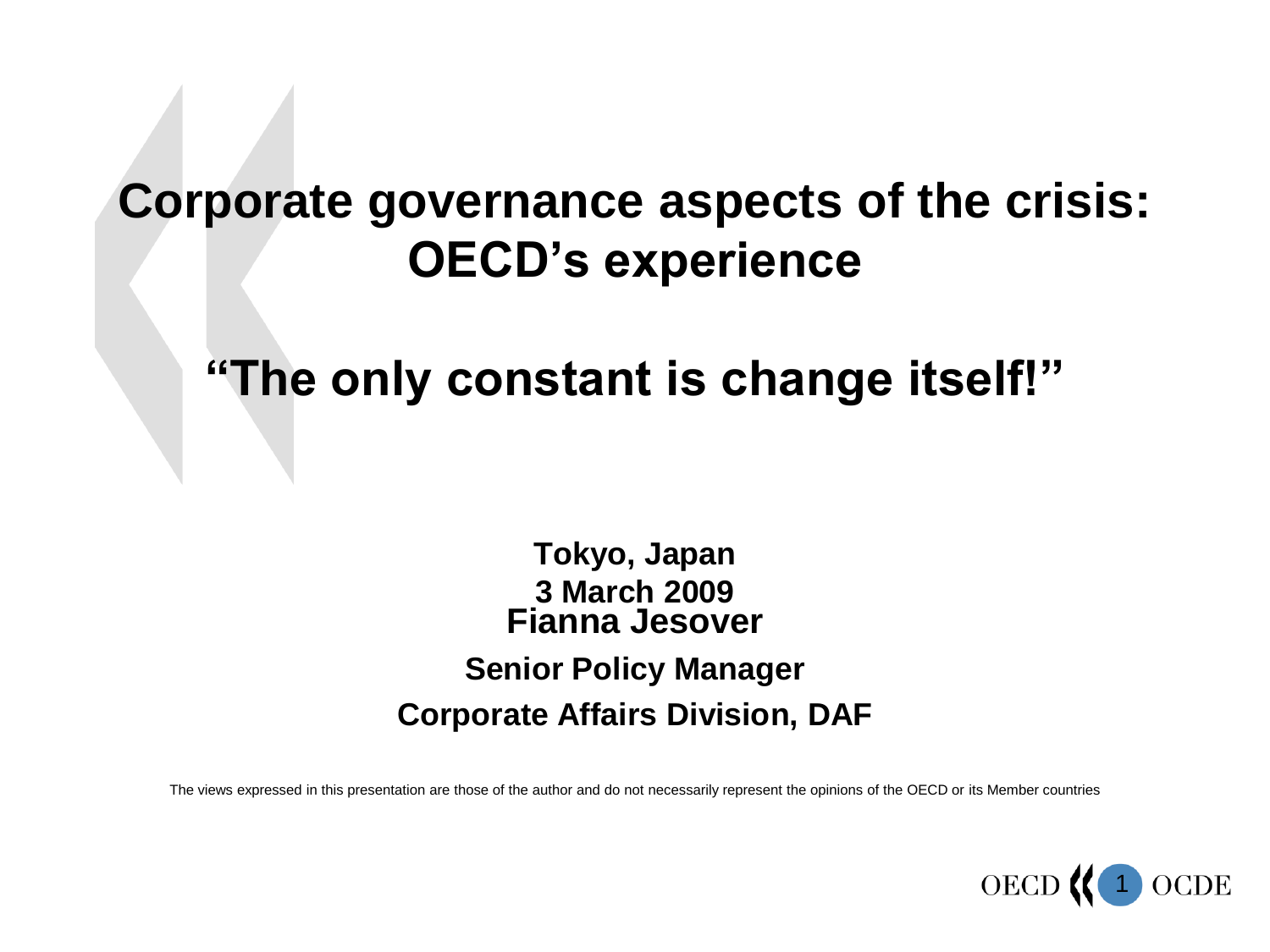#### *This afternoon, I will cover…*

- 1. Key issues arising from the financial crisis, as discussed by the OECD Steering Group on Corporate Governance
	- I. Risk management policies
	- II. Board practices
	- III. Governance of remuneration, incentive structures
	- IV. Role for shareholders
- 2. How our work is evolving, particularly in Asia
	- I. Global crisis needs global solutions: evolution of OECD"s work and corporate governance standards since 1999
	- II. Need to restore confidence: critical time to review and evaluate existing standards and practices

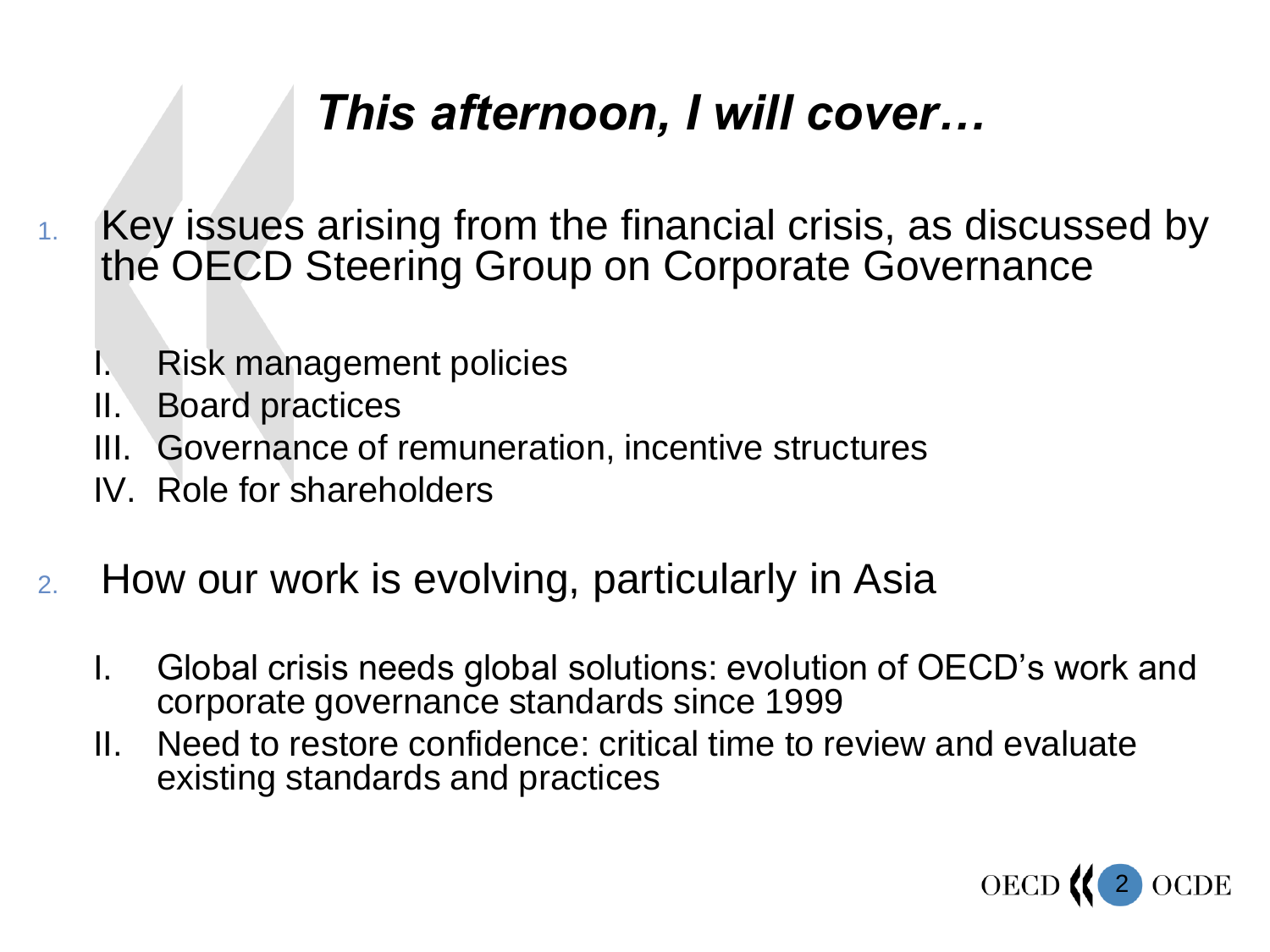#### *The Six Chapters of the Principles(2004)*

**The full text of the Principles can be obtained from our website:**

**www.oecd.org/daf/corporate/principles** 

- I. Ensuring the basis for an effective corporate governance framework
- II. The rights of shareholders and key ownership functions
- III. The equitable treatment of shareholders
- IV. The role of stakeholders in corporate governance
- V. Disclosure and transparency
- VI. The responsibilities of the board

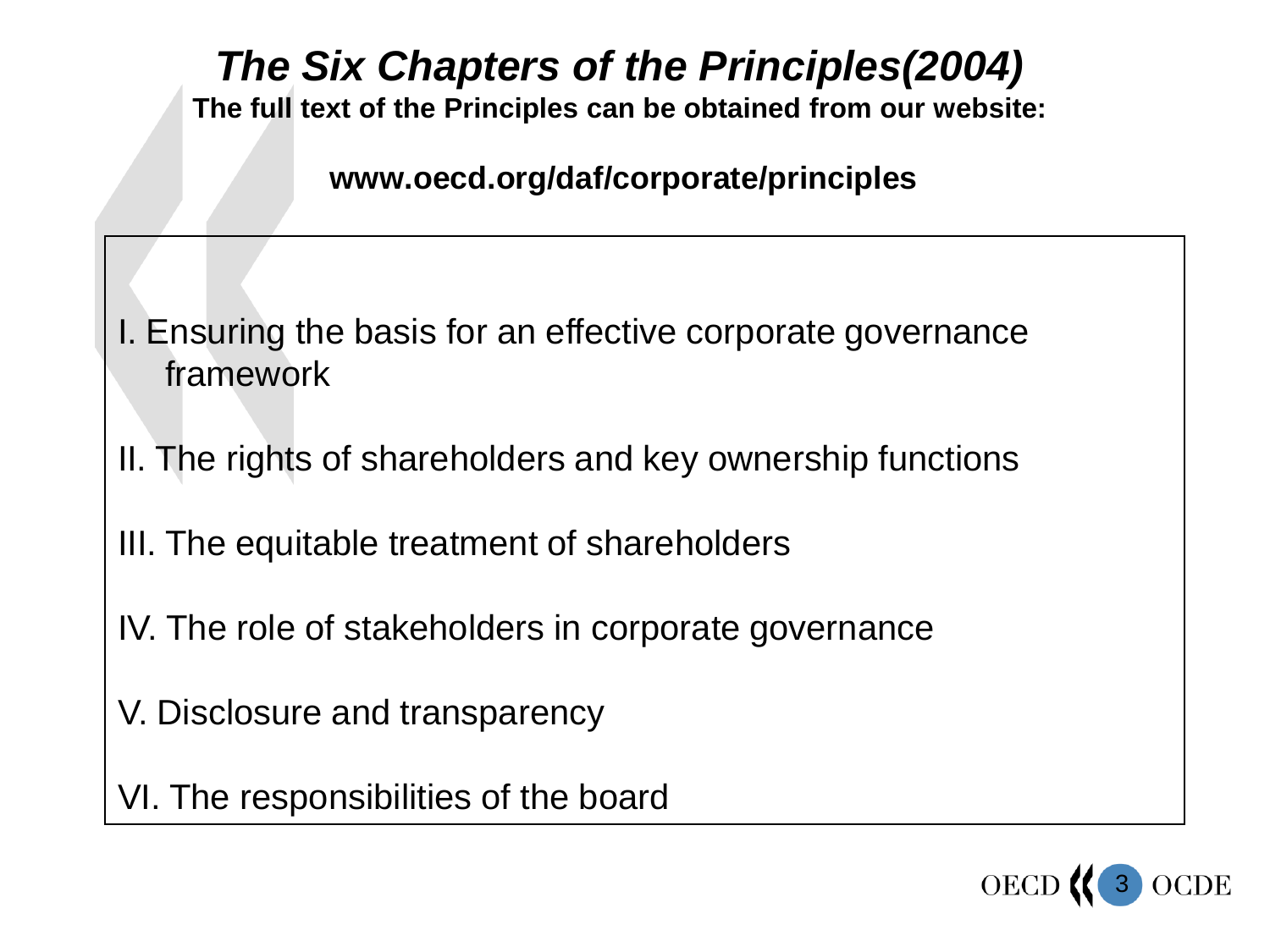## *What are the major issues addressed by the revised Principles?*

- Transparency and effective enforcement
- Ownership role of shareholders and institutional investors
- **Protection of minority shareholders**
- Conflicts of interest and financial market integrity
- The role of stakeholders
- Oversight by board

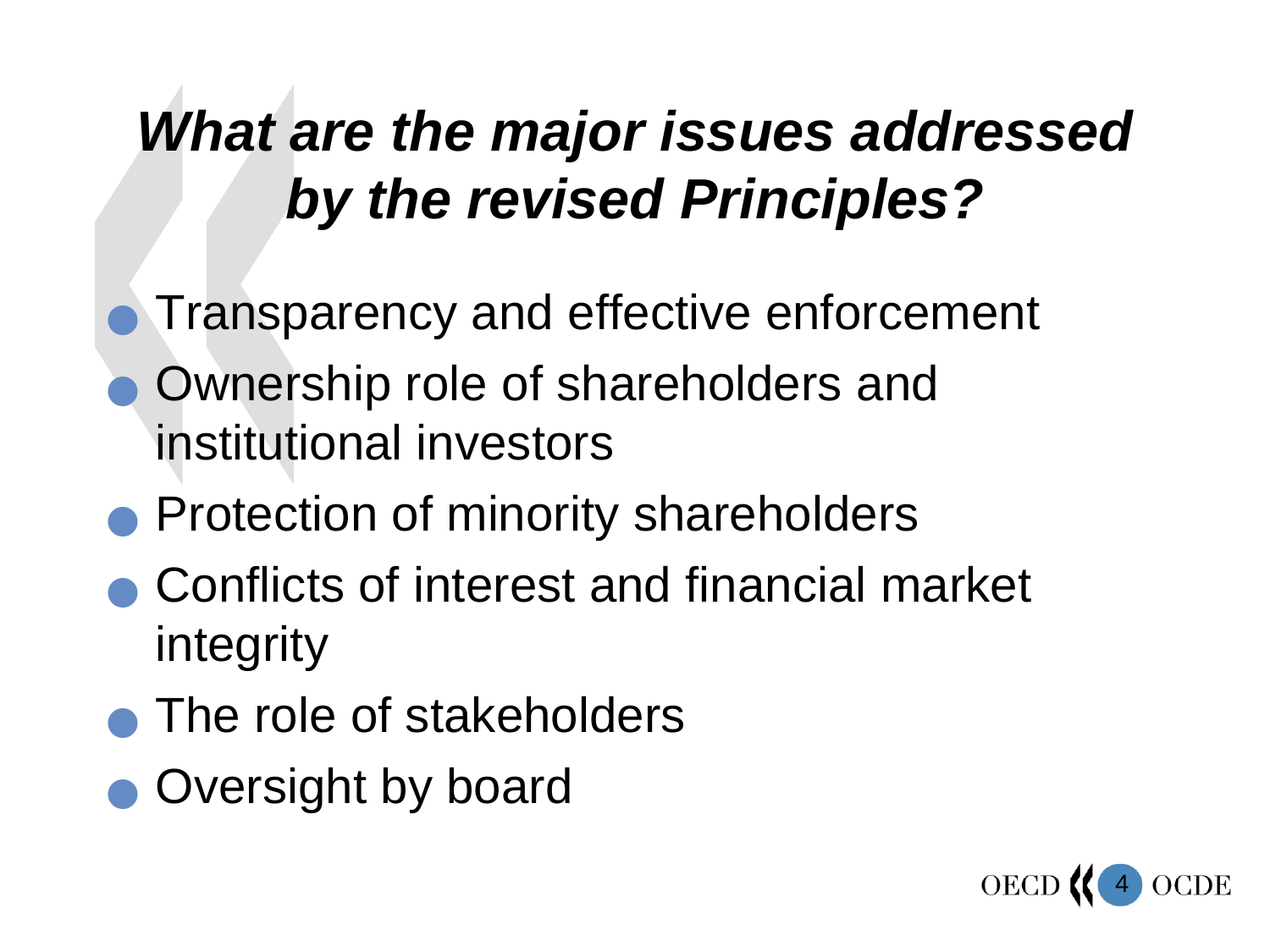#### *The OECD Principles seek to establish an effective system of checks and balances*

- Between the board of directors and management: the *Principles* stress strategic guidance by the board and the oversight of internal control.
- But who monitors the monitors? The board is accountable to shareholders. The *Principles* emphasise the rights of shareholders, including to appoint and remove boards.
- In order to do their job, shareholder require high standards of transparency and disclosure.

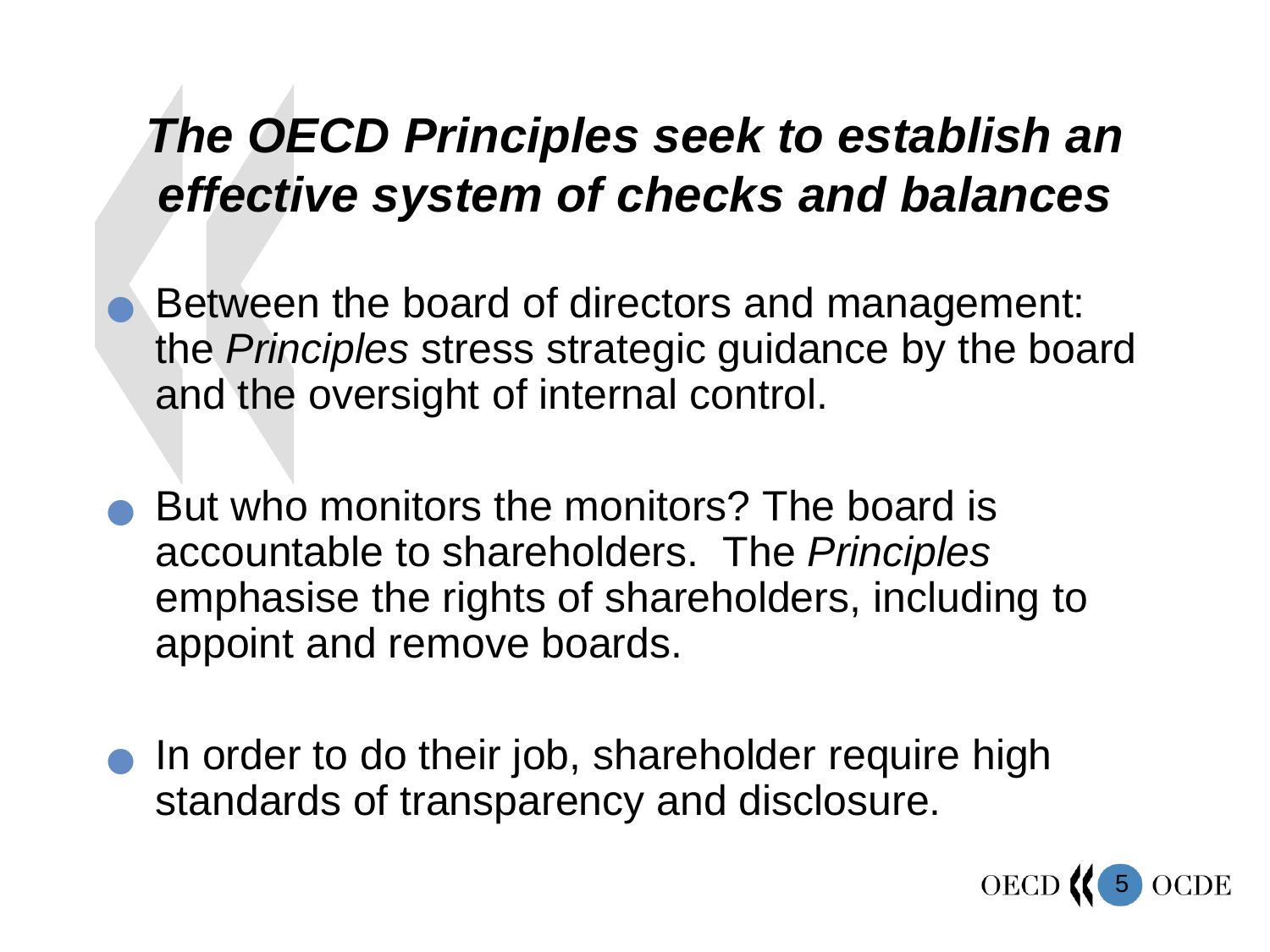#### *Moving away from box-ticking: OECD Methodology for Assessing Implementation of the OECD Principles on Corporate Governance*

- Background : OECD Steering Group decided to develop methodology, in line with practices of other international standard setters
- Objective : underpin an assessment of implementing the Principles and provide framework for policy discussions

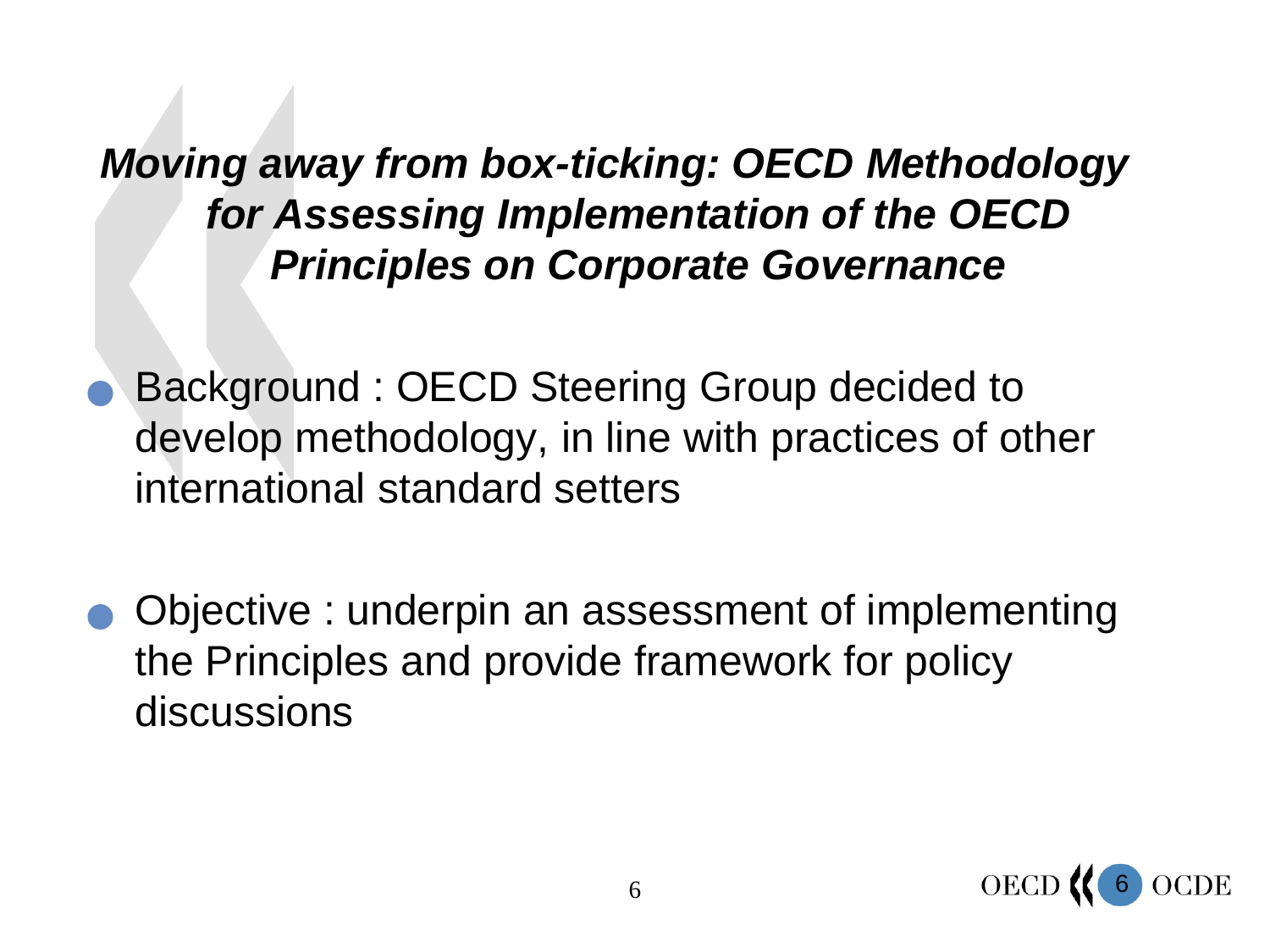### *Today's financial crisis*

- Good corporate governance, especially in the financial sector, is one of the keys to healthy financial markets in today"s globalised economy. Amid current market turmoil, OECD Secretary-General Angel Gurría has called for a new drive to raise standards and performance in this area.
- At the heart of this campaign will be moves to strengthen implementation of the [OECD Principles of](http://www.oecd.org/dataoecd/32/18/31557724.pdf)  [Corporate Governance](http://www.oecd.org/dataoecd/32/18/31557724.pdf), adopted by the Financial [Stability Forum](http://www.fsforum.org/) as one of its 12 core standards for sound financial systems.

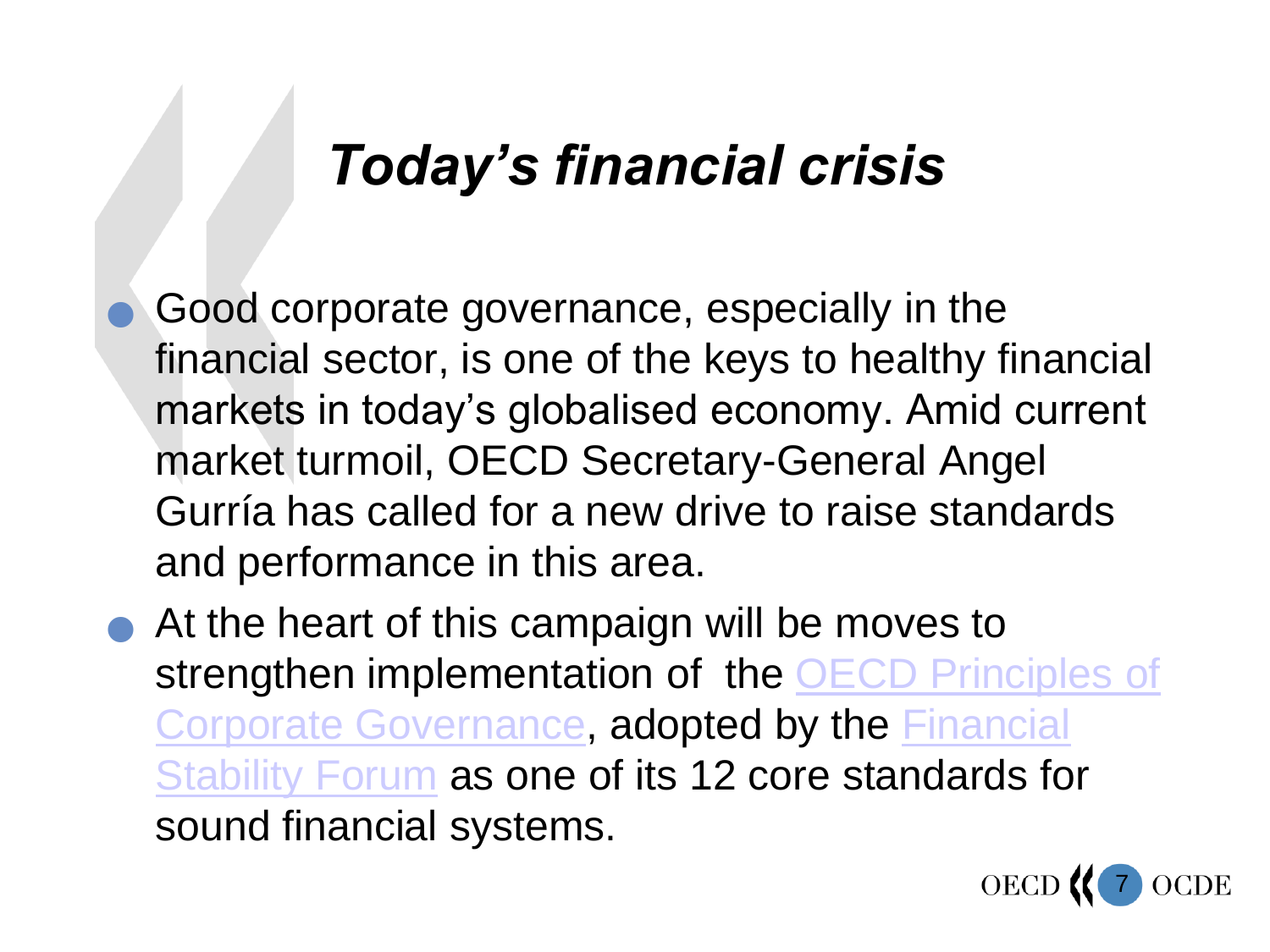## *OECD calls for member countries to address major corporate governance failures*

 "Rebuilding investor confidence will be vital to helping the economy get back on track," Mr. Gurría told business leaders attending a meeting to discuss corporate governance issues last fall.

 "Strengthening the rules, regulations and codes of corporate governance will be central to this. I call on member countries to work urgently with us to address major corporate governance failures. This will be a vital step to reinforcing market integrity and implementation."

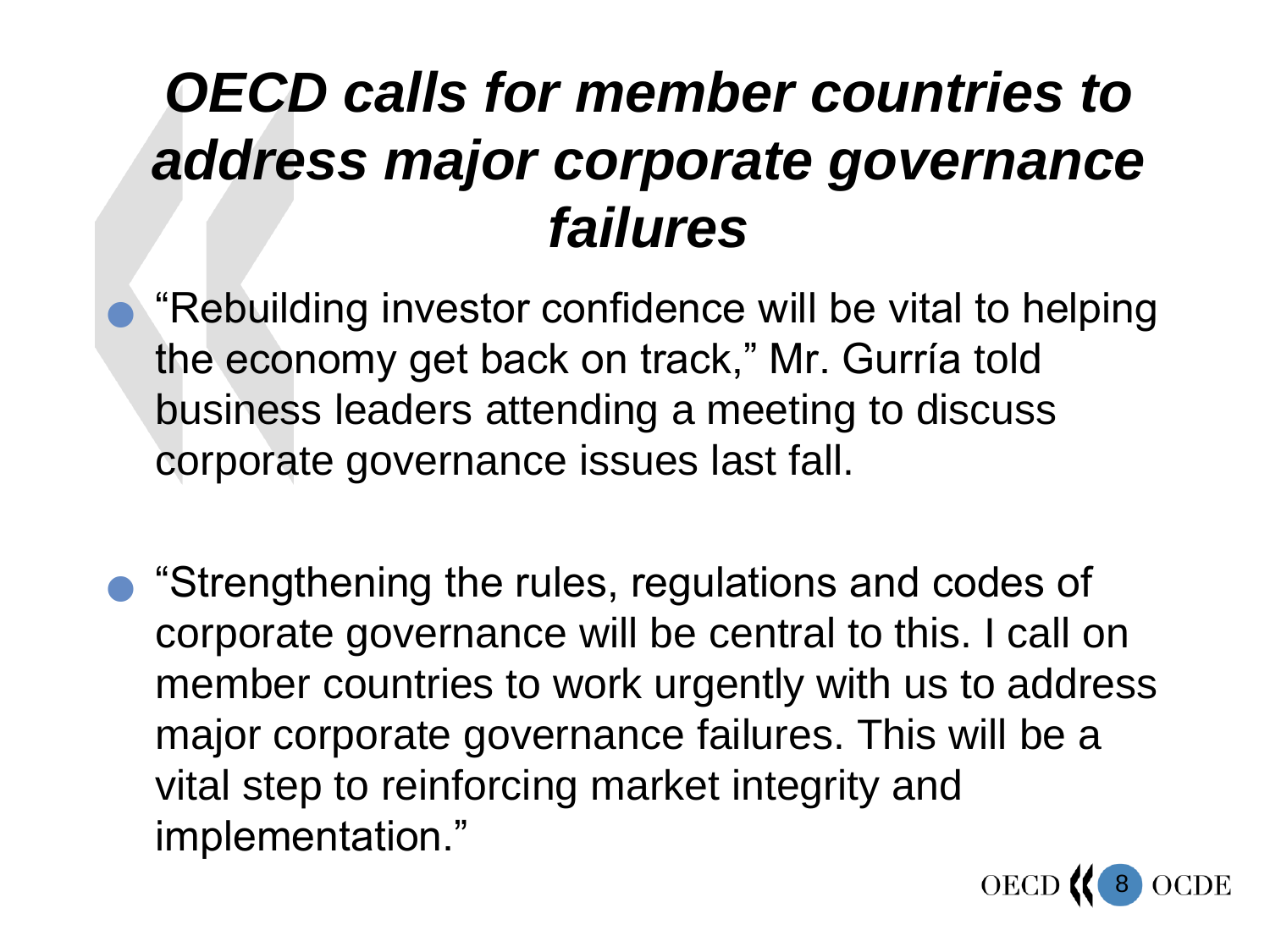### *The OECD Strategic Response to Crisis : Corporate Governance Aspects*

- OECD Steering Group report highlighting main weaknesses in the financial sector and how to improve monitoring and implementation. (February 2009).
- Global Consultation and co-operation with other international organisations, non-member countries, business and stakeholders to discuss key weaknesses in corporate governance practices and joint efforts to improve monitoring and implementation of the OECD Principles. (March 2009).
- Progress report to the FSF meeting in Singapore and Report to the G20 meeting on "immediate actions", including the results of the global consultation (April 2009).

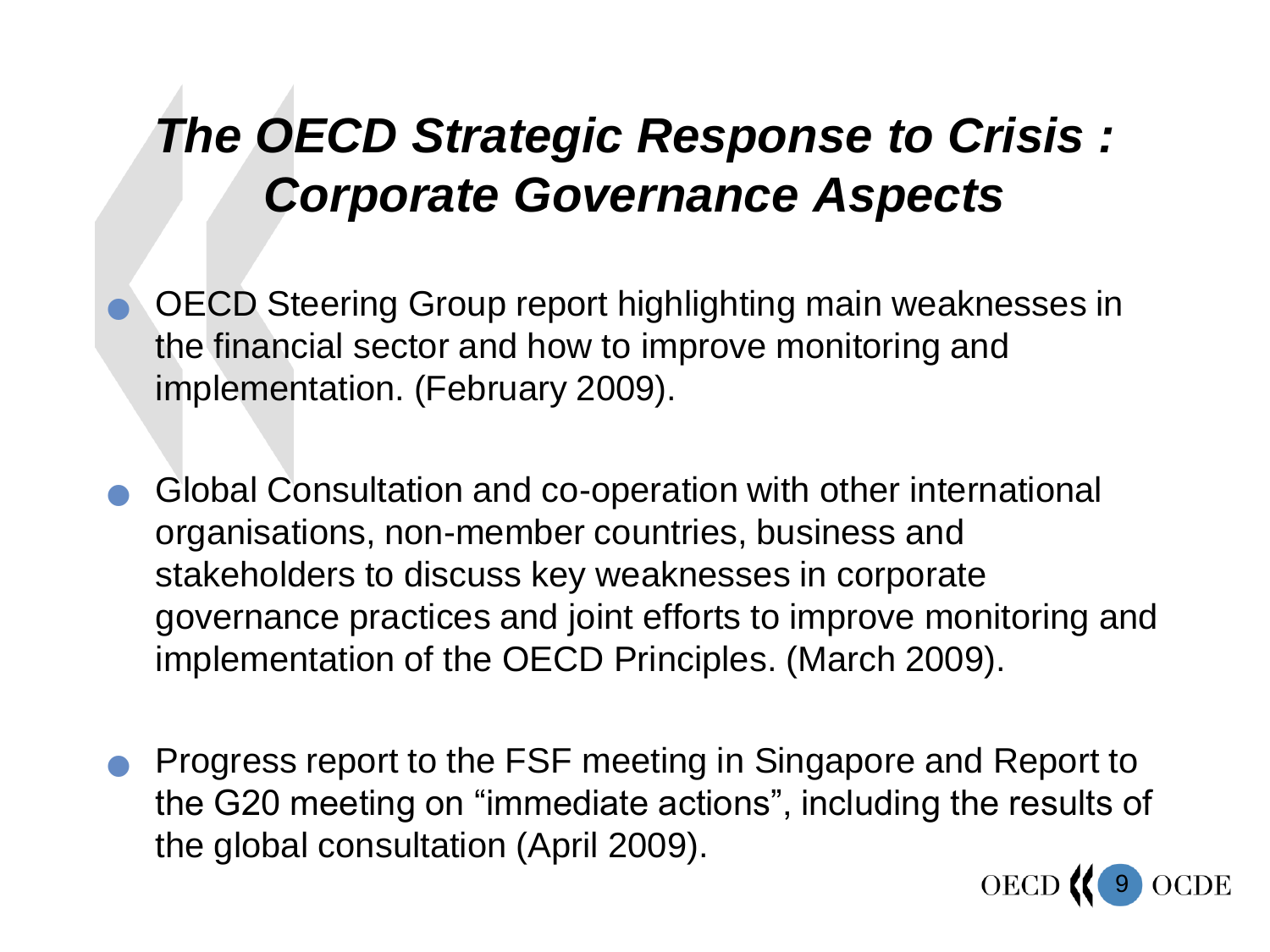## *The OECD Response cont. – mid term*

- Report to OECD Ministerial Council Meetings, including a roadmap for mid-term actions to improve corporate governance (June 2009)
- Report and recommendations on effective implementation of risk management, board practices, governance of remuneration process and exercise of shareholder rights (November 2009)
- Thematic peer reviews on priority issues, ie implementation of risk management and quality of regulatory framework. 1<sup>st</sup> round (April 2010) / 2nd round (November 2010)
- Launch OECD web-based clearing house for regulatory impact analysis in the area of corporate governance (summer 2010)

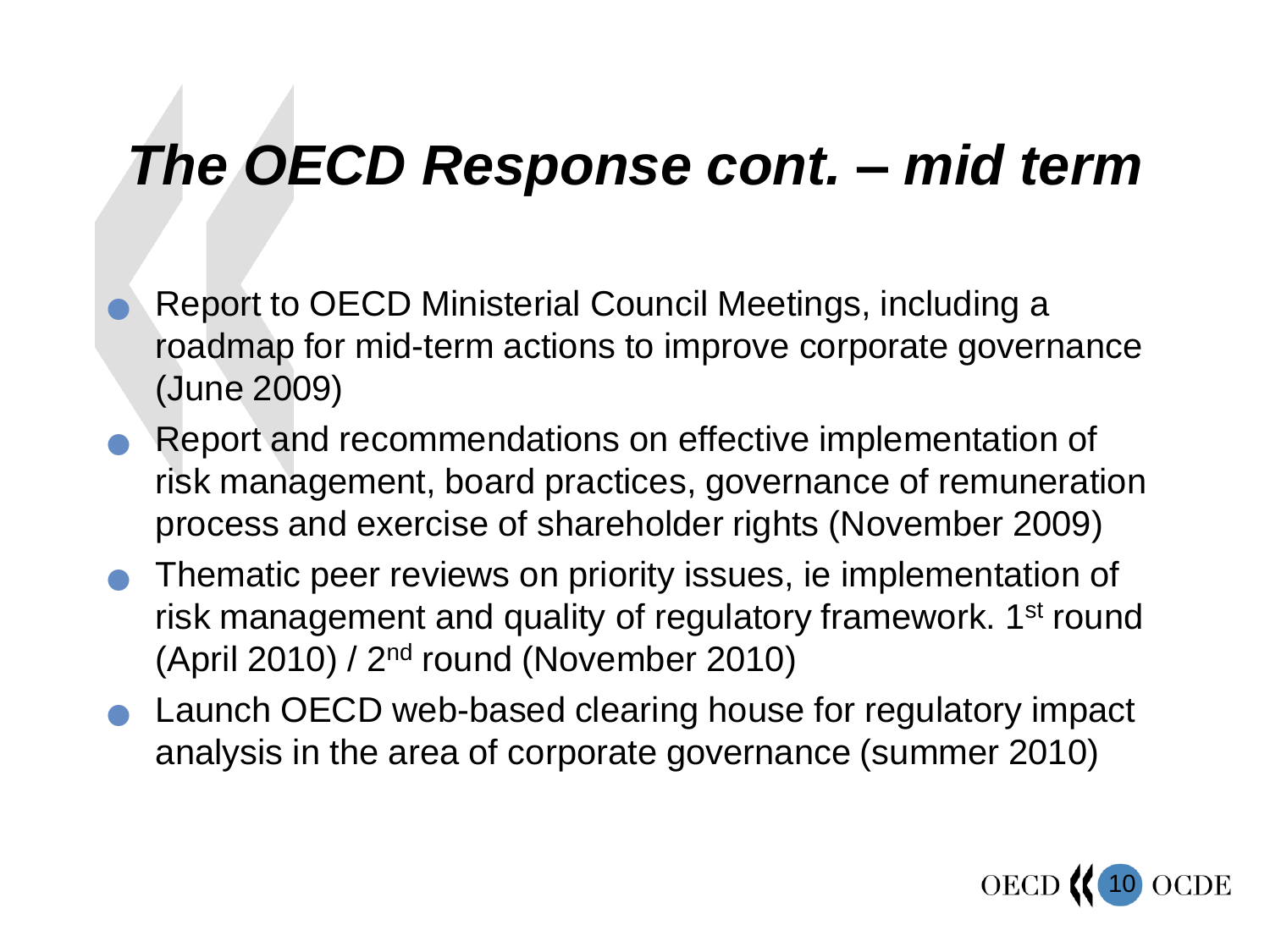## *OECD Steering Group Report : Corporate Governance Lessons from the Financial Crisis*

- The financial crisis can be to an important extent attributed to failures and weaknesses in corporate governance arrangements.
- When put to a test, corporate governance routines did not safeguard against excessive risk taking.
- 11 ● Weaknesses became apparent: risk management systems failed, board oversight was ineffective, remuneration systems were not closely related to strategy and risk appetite, shareholders unwilling c unable to act.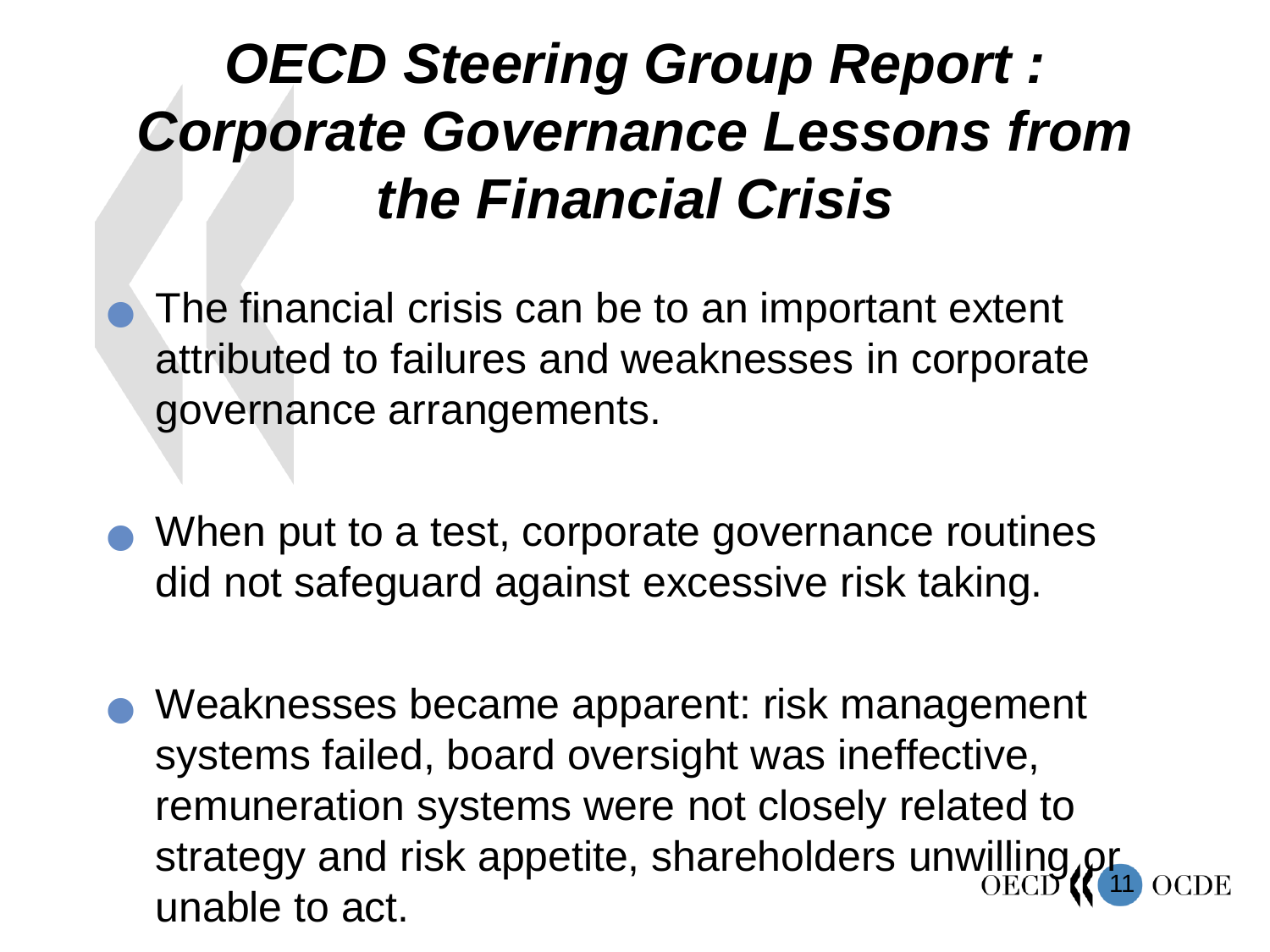## *Refinement of corporate governance standards often follow a crisis*

- 1. Burst of high tech bubble, pointed to severe conflicts of interests by broker and analysts. Financial crisis in late 1990s lead to development of global standards to restore confidence  $\rightarrow$  OECD Principles on Corporate Governance.
- 2. Enron/Worldcom failures, pointed to auditor and audit committee independence and deficiencies in accounting standards and Parmalat/Ahold cases in Europe, pointed to major lessons leading to actions by IOSCO and national authorities  $\rightarrow$  revision of OECD Principles.**OECD OCDE** 12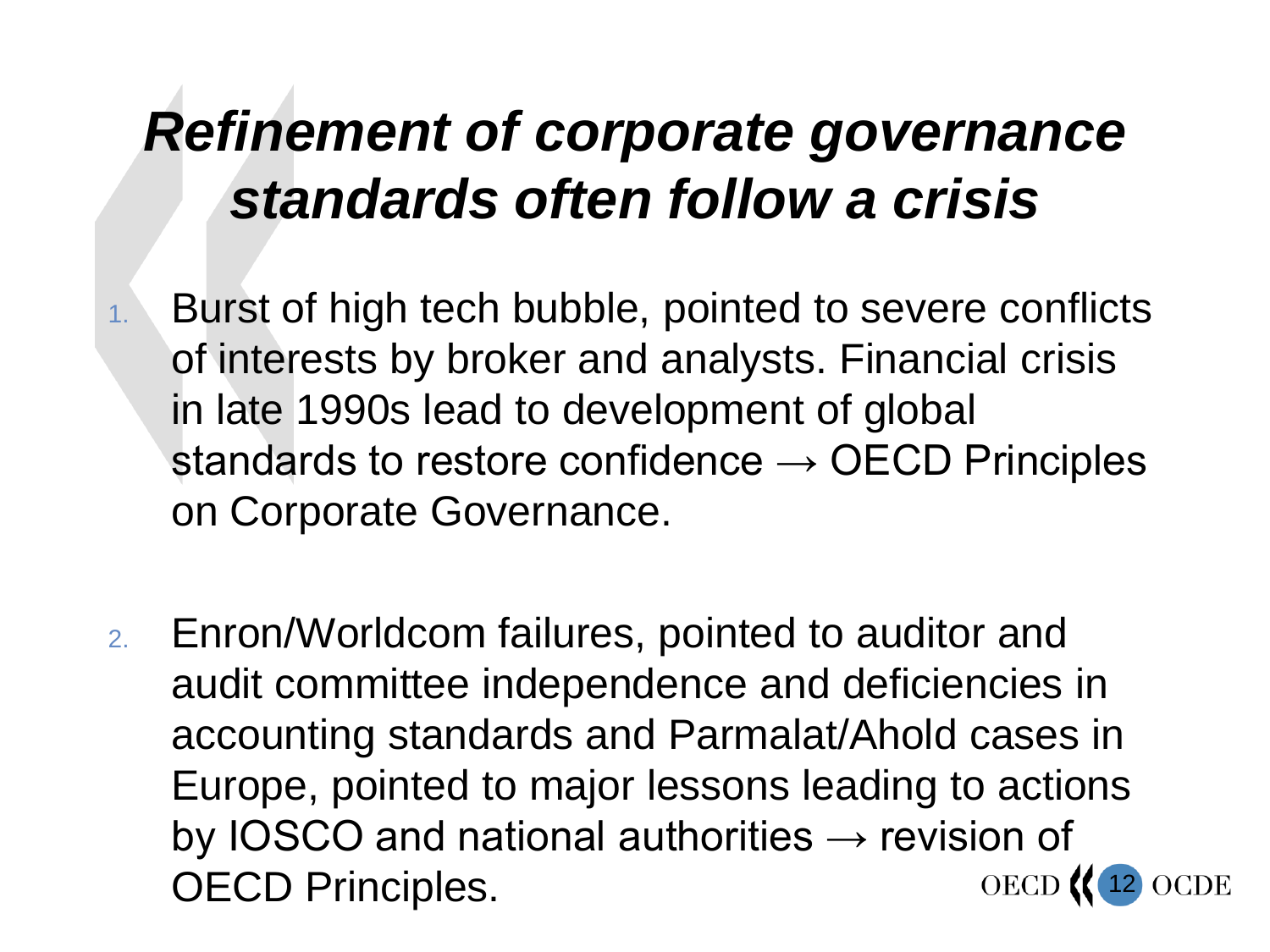#### *How did the OECD get into the corporate governance business?*

- Already back in 1998, an OECD Business Advisory group took out its crystal ball "The task of adapting, refining and adjusting corporate governance is a necessary and on-going process. To be competitive, both corporations and investors must be allowed to innovate relentlessly and to adopt their governance practices to new economic circumstances: corporate governance should be viewed as work in progress".
- OECD member countries asked to develop Principles on Corporate Governance after the financial crisis in Asia, where the implications of a poor corporate governance framework and practices became evident.

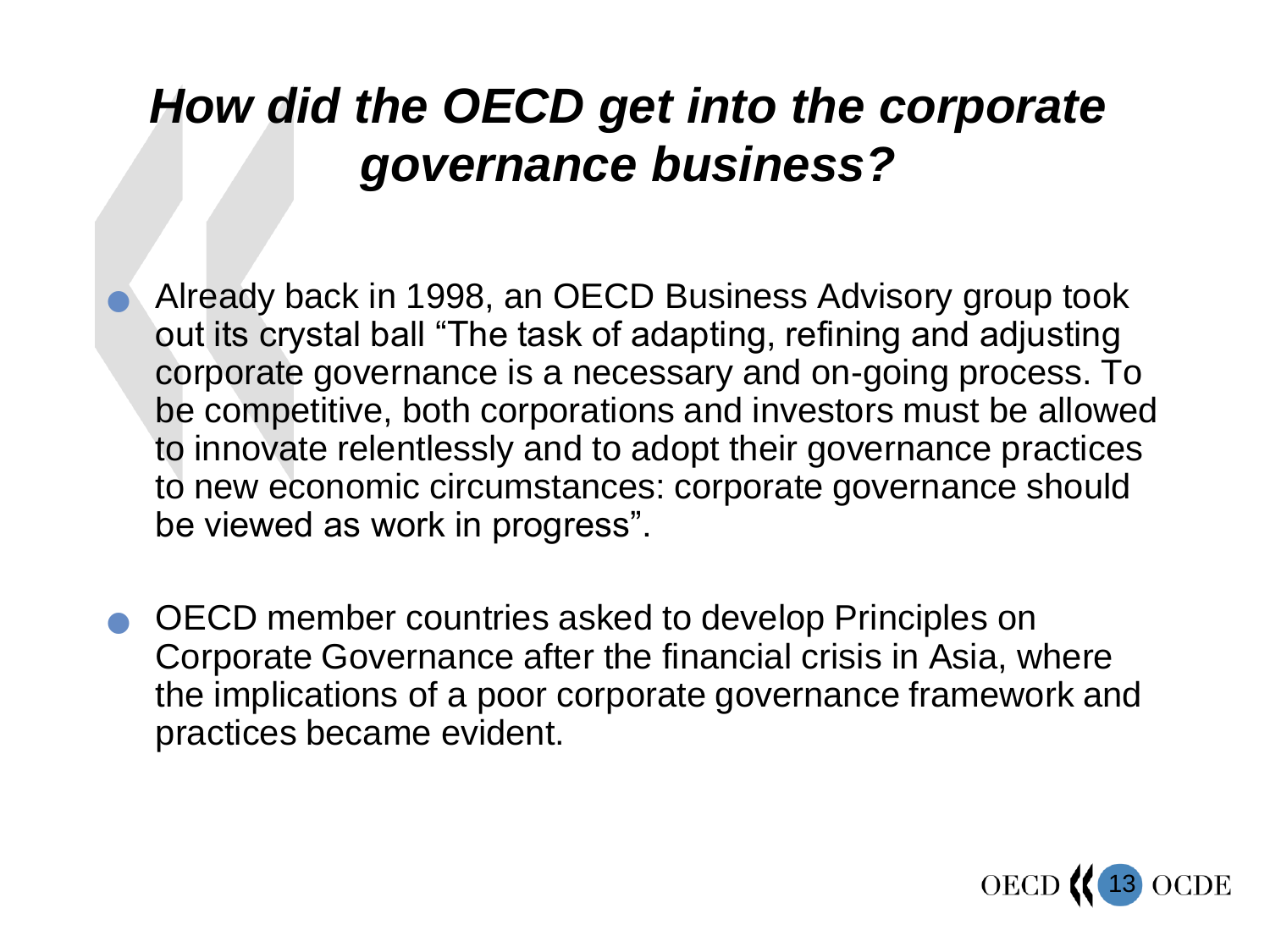#### *Since their adoption by OECD member countries in 1999, the OECD Principles of Corporate Governance have become a global benchmark for policy dialogue*





•30 OECD member countries

• Numerous Security and Exchange Commissions, Stock Exchanges in nonmember countries have developed codes

• Financial Stability Forum/principles

- The World Bank/ROSC assessment
- International Organisation of Securities Commissions (IOSCO)
- The Global Corporate Governance Forum

• International Corporate Governance Network (network of institutional investors with aggregate of \$10 trillion under management)

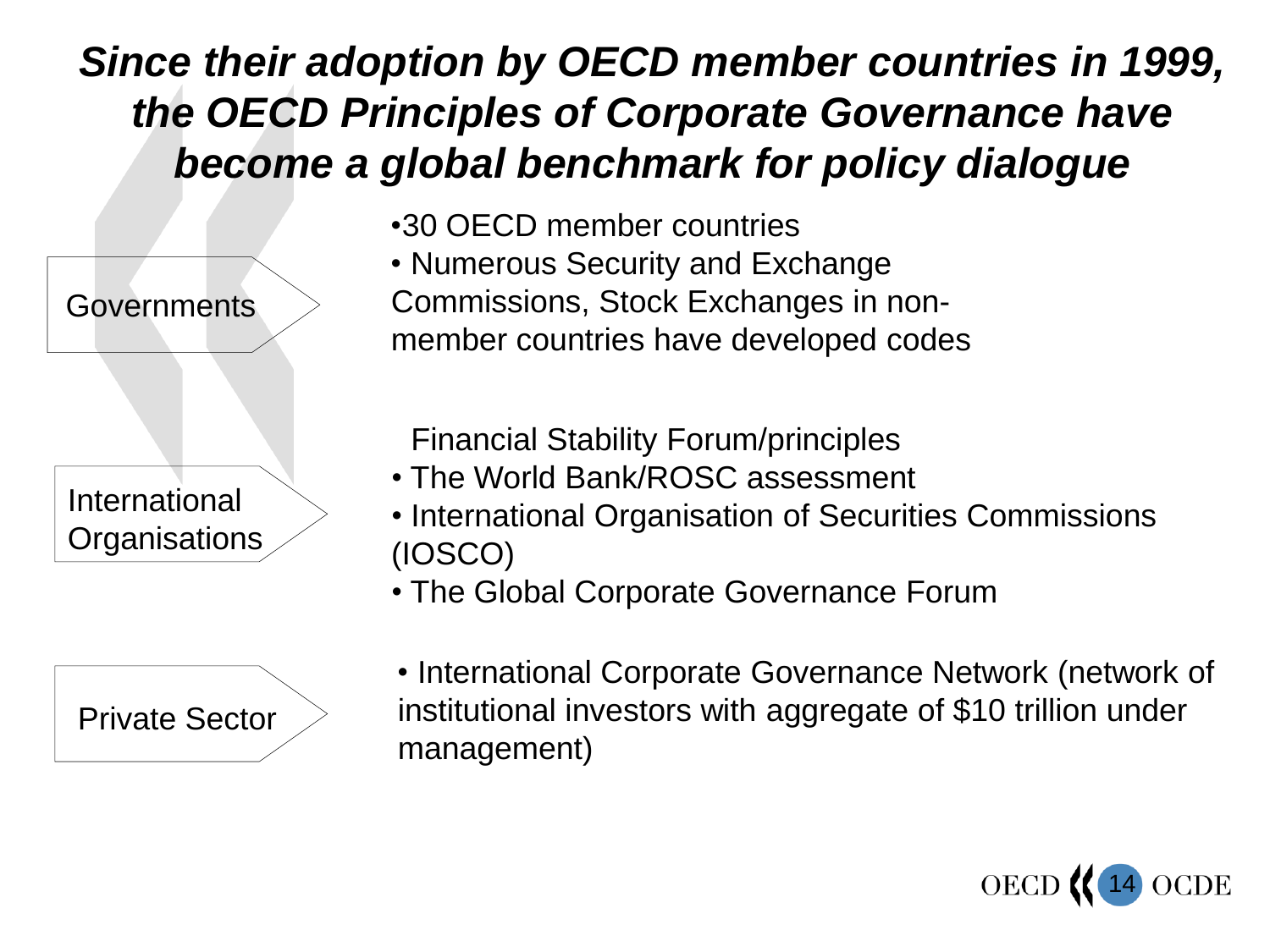### *…A basis for policy dialogue OECD and Asian decision-makers to improve their corporategovernance framework and practices*



\* Information on the Asian Corporate Governance Roundtable, as well as a copy of the White Paper, are available on line at: www.oecd.org/daf/corporate-affairs

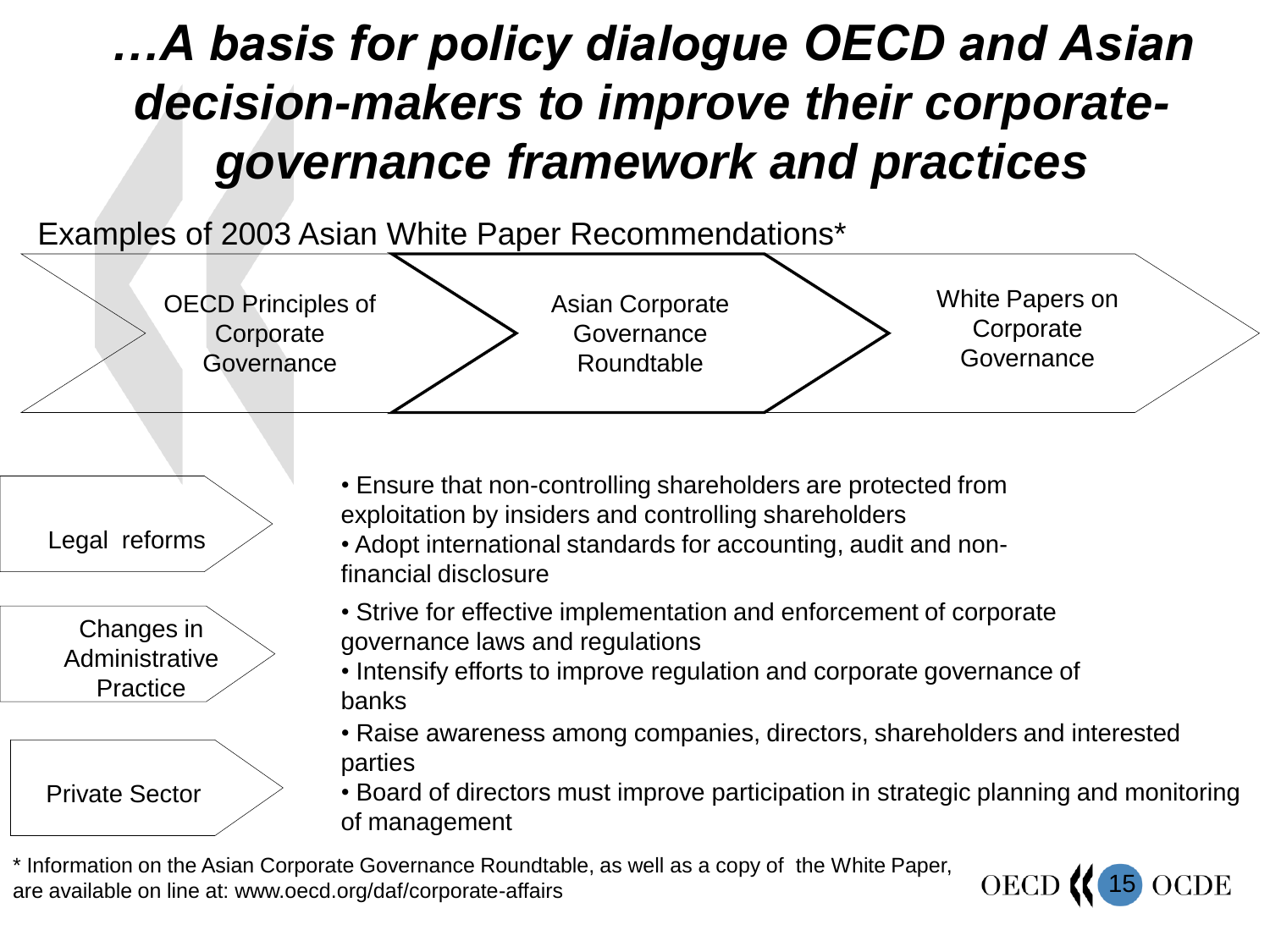#### *OECD efforts in promoting CG reform worldwide*

- No "magic ball or one size fits all"….policy dialogue via Roundtables established since 1999 in Russia, Latin America, Asia
- Organised by the OECD, in co-operation with the World Bank Group, and bilateral donors as well as regional development banks and local partners
- Developed recommendations with local ownership: Regional White Papers

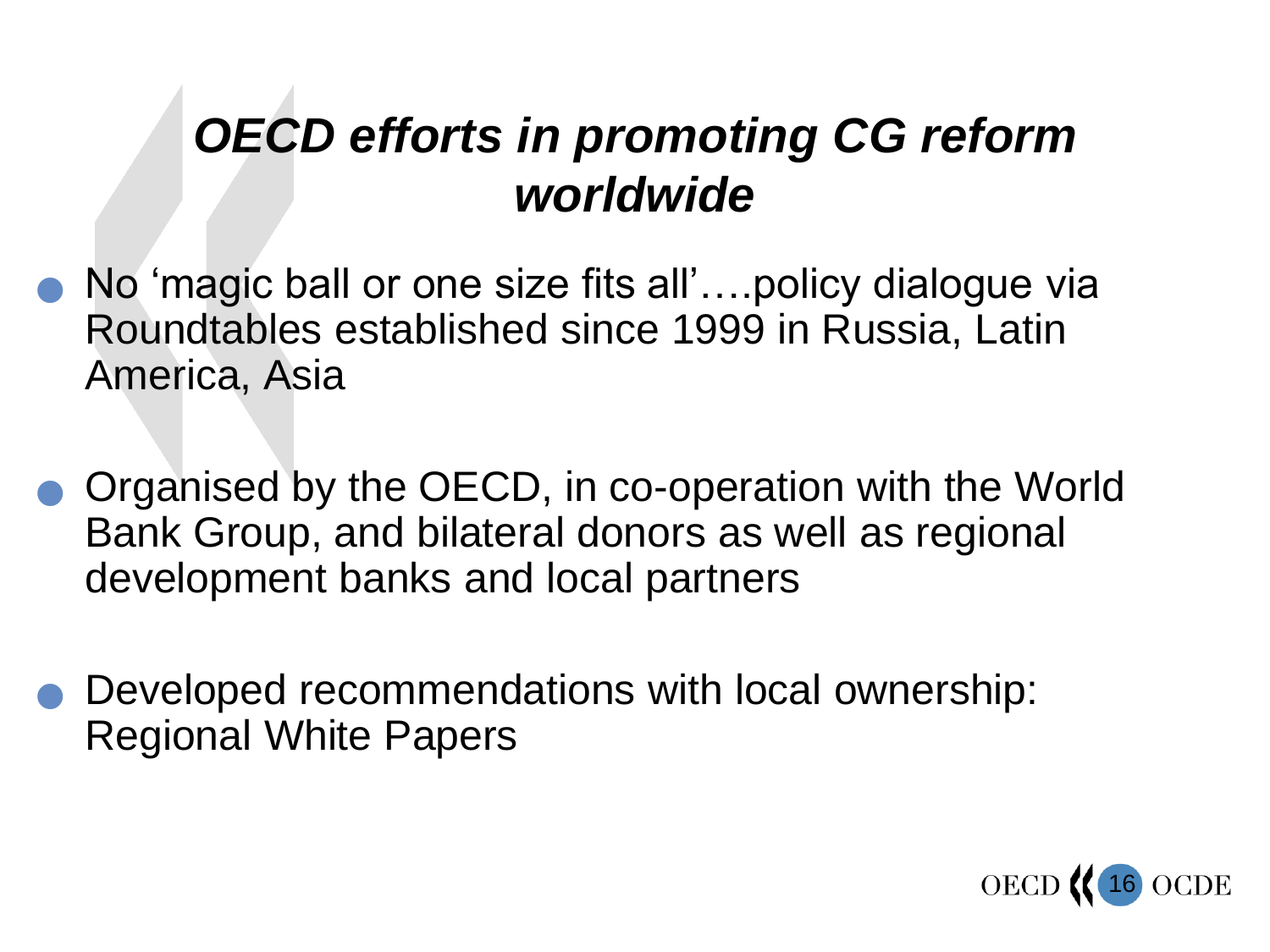### *The 2003 White Paper on Corporate Governance in Asia*

 The White Paper was developed on a consensus basis by Asian decision-makers and international experts to formulate an action plan to improve corporate governance in Asia.

- White Paper quote: "The next phase of the Roundtable will focus on implementation and enforcement issues and include a stock-taking of developments and progress in two years time."
- Priorities for Reform

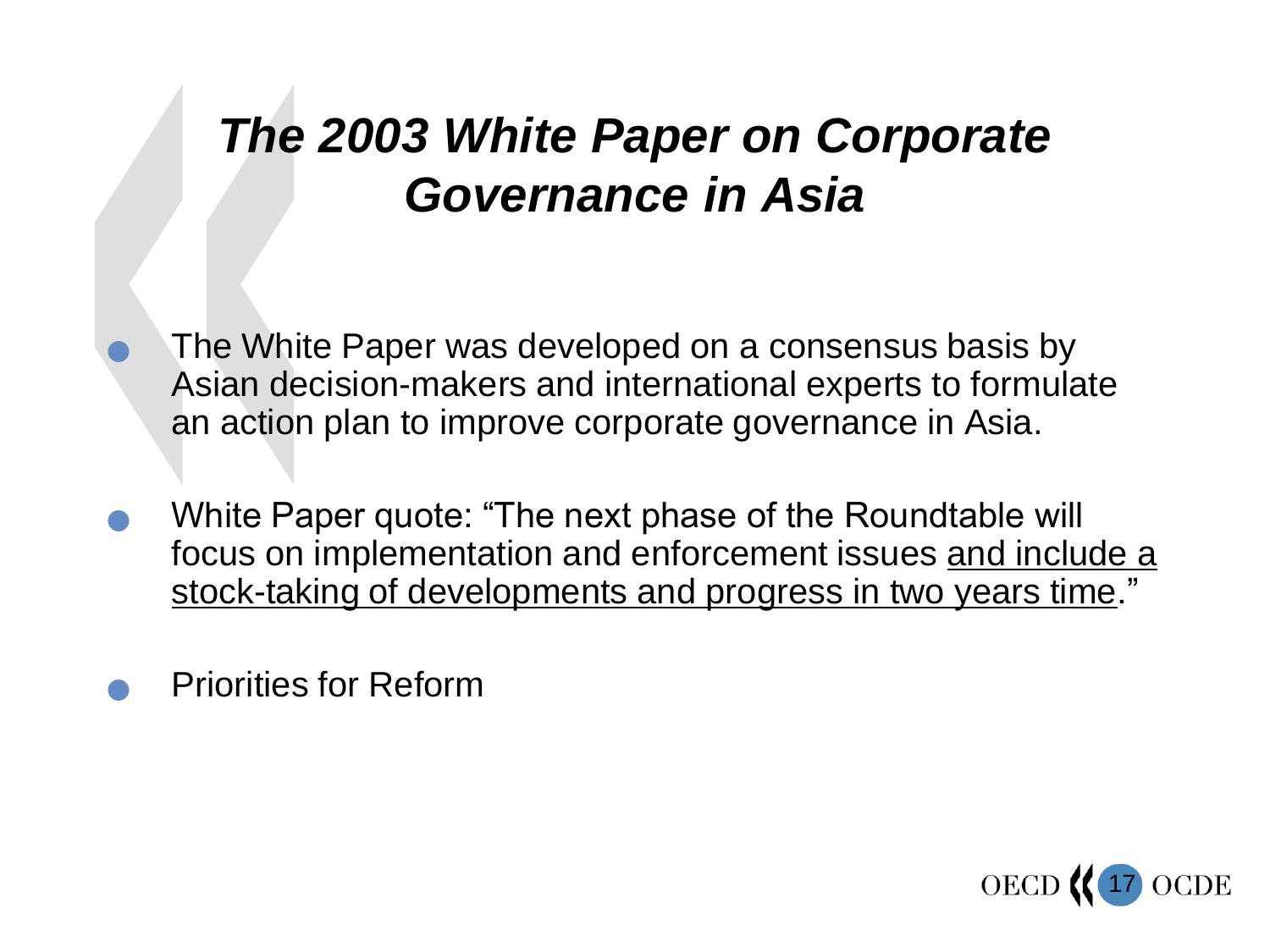### *The Stock-Take Report of the White Paper (Cont.)*

The Report follows six priorities for reform of the White Paper

- 1. Awareness Raising
- 2. Implementation and Enforcement of Laws and Regulations
- 3. Convergence with International Standards for Accounting, Audit and Non-Financial Disclosure
- 4. Function of Boards of Directors
- 5. Protection of Non-Controlling shareholders
- 6. Corporate Governance of Banks

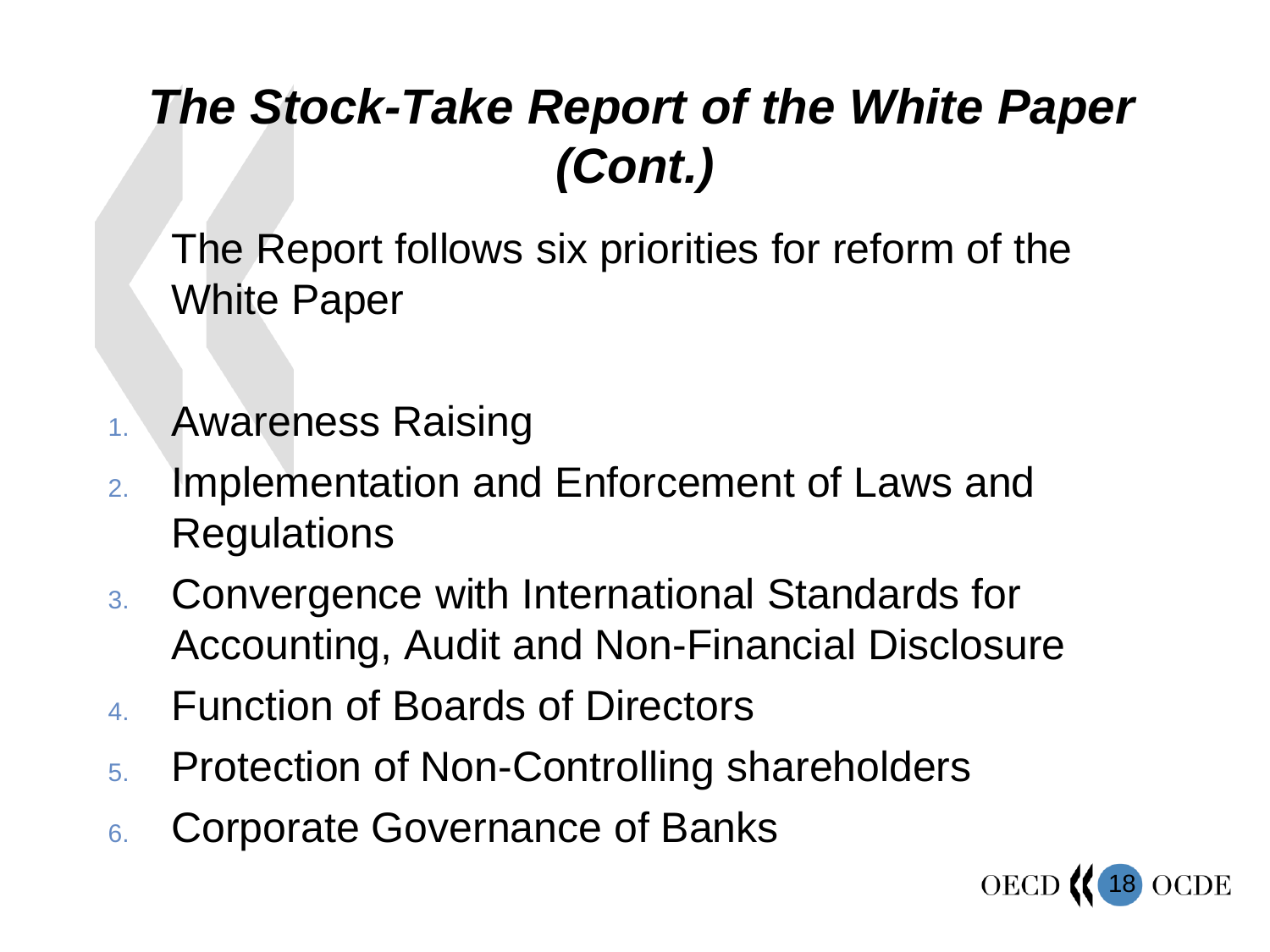#### *Priority 2 – Implementation and Enforcement*

- Progress since 2003:
	- Regulatory capacity building
	- Adoption and implementation of (voluntary) codes
- Obstacles to progress:
	- Opaque regulatory frameworks
	- **Costs**
	- Political interference
	- **Judiciary**
	- Legal transplant
	- Box ticking
- Priorities for further improvement:
	- Accountability regulators
	- Division of responsibilities different enforcement bodies
	- Further strengthening regulatory capacity
	- Capacity/capability/structure judiciary
	- Prevention of political interference
	- Clarify status codes, best practices etc.

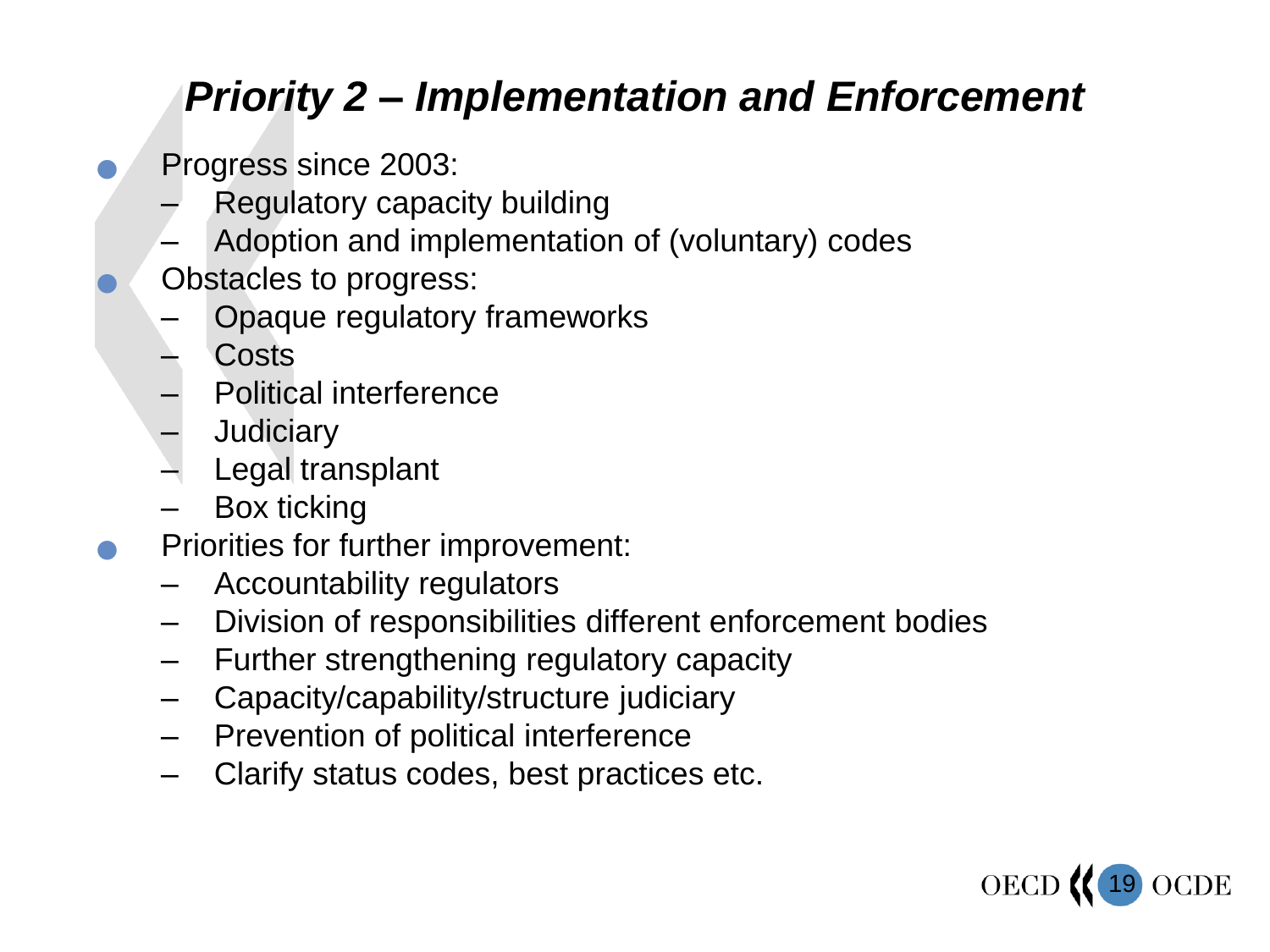#### *Priority 5: Ensure non-controlling shareholders are protected from exploitation by insiders and controlling owners*

- Progress since 2003:
	- Proxy voting
	- Obstacles to progress:
		- Opaque group structures
		- Ownership structures
		- Lack of shareholder activism by (institutional) investors
- Priorities for further improvement:
	- Introduction class action and derivative suit
	- Ownership restructuring
	- Mandatory disclosure underlying and interlocking shareholdings
	- Insider trading regulation

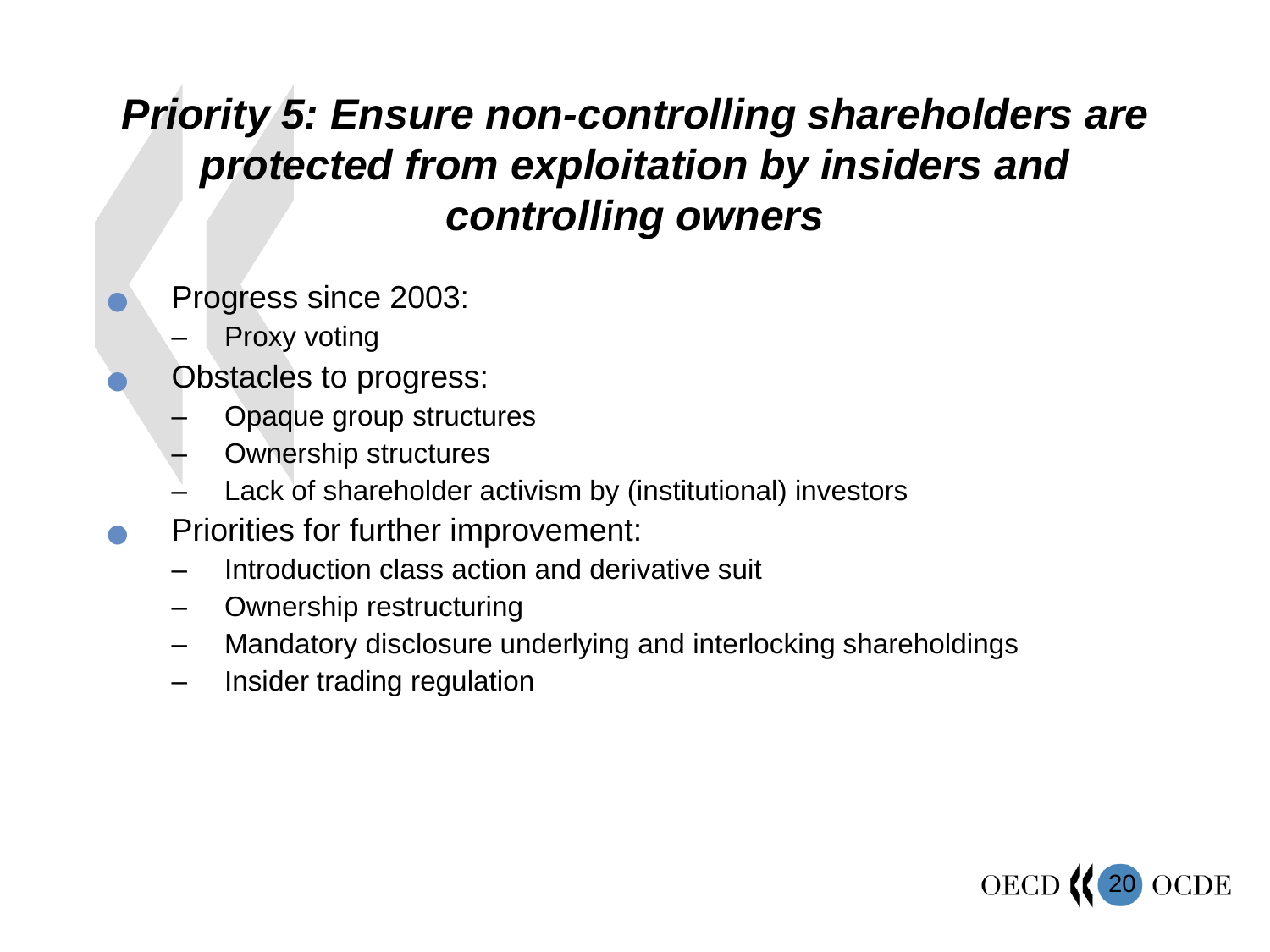## *Moving from awareness raising to policy design, implementation and enforcement of reform priorities…*







- Encourage use of the OECD Principles and adapt them to national priorities
- Provide forum to support viable and effective corporate governance reforms, by discussing and analysing policy options
- Policy-dialogue to exchange experience
- Task Forces for in-depth analysis
- Topics should be tied to ongoing or planned initiatives
- Conclusions from the discussions to provide background analysis and options for viable policy solutions.
- A review of corporate governance developments, with participation of OECD member countries. OECD **OCDE** 21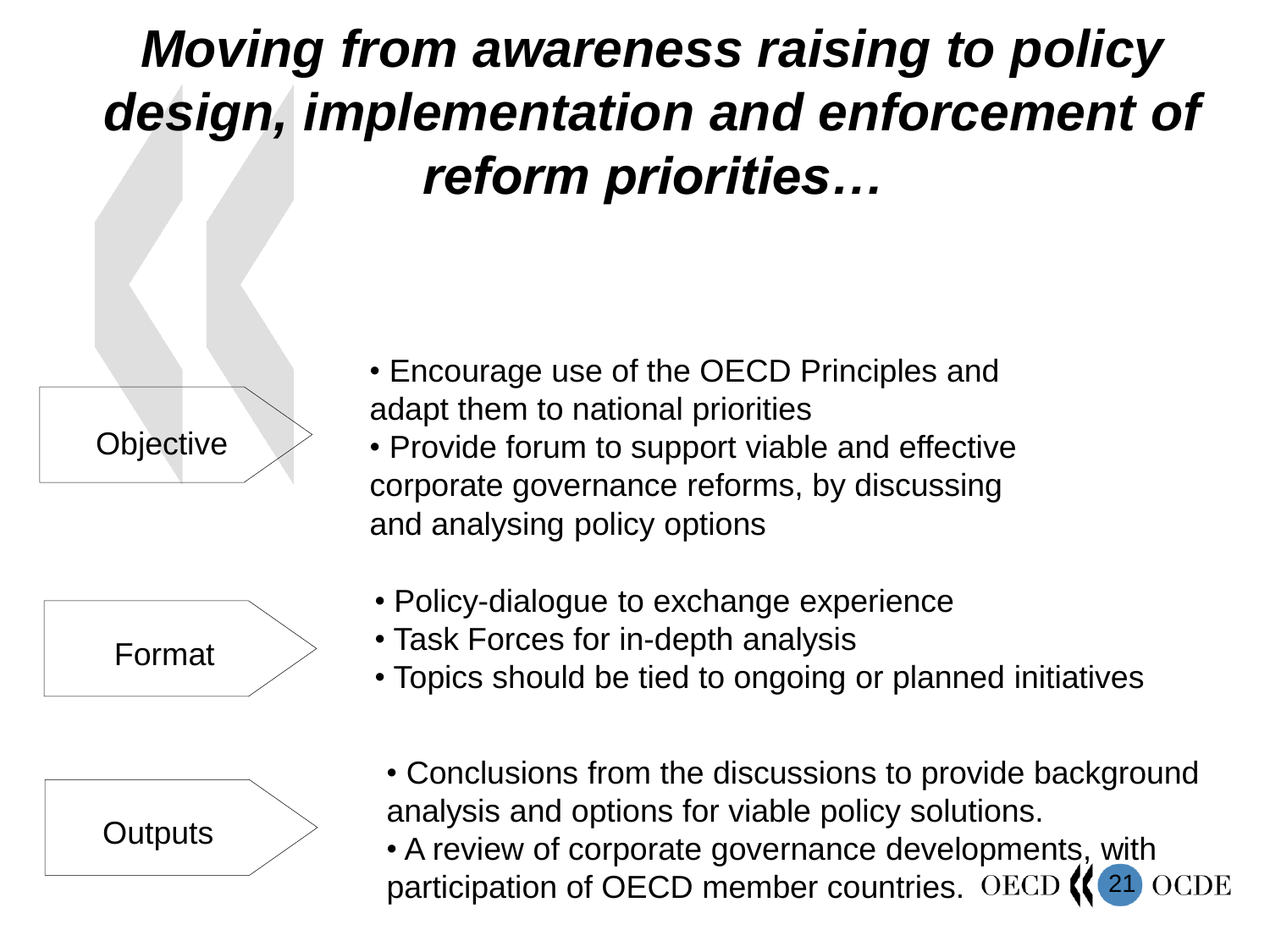## *Asia takes leadership on key issues, reaching beyond its boarders*

- The Asian Roundtable"s Task Force on Related Party **Transactions**
- Important also for the OECD Steering Group on Corporate Governance

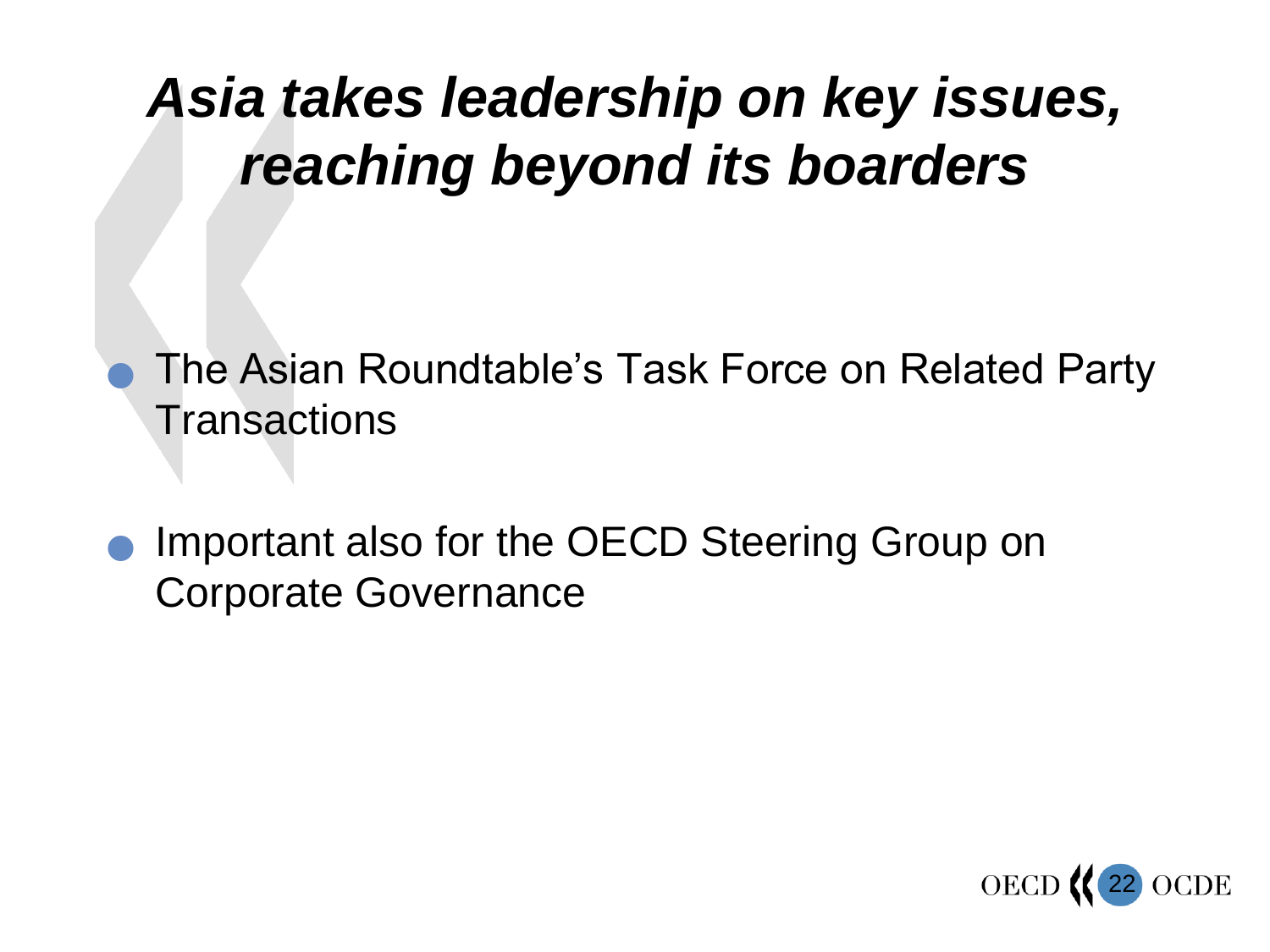### *Asia : related party transactions*

- Enforcement, opaque ownership, insufficient transparency, inequitable treatment of shareholders and weak board remains significant challenges.
- Abusive related party transactions are at the crux of these issues, remain one of most serious breaches of corporate governance in Asia and around the world, example of Samsung case.
- Abusive related party transactions = transactions between the company and related party (e.g. shareholder, director, manager or their relations) that are not conducted at arms-length or on market terms.

23

**OCDE**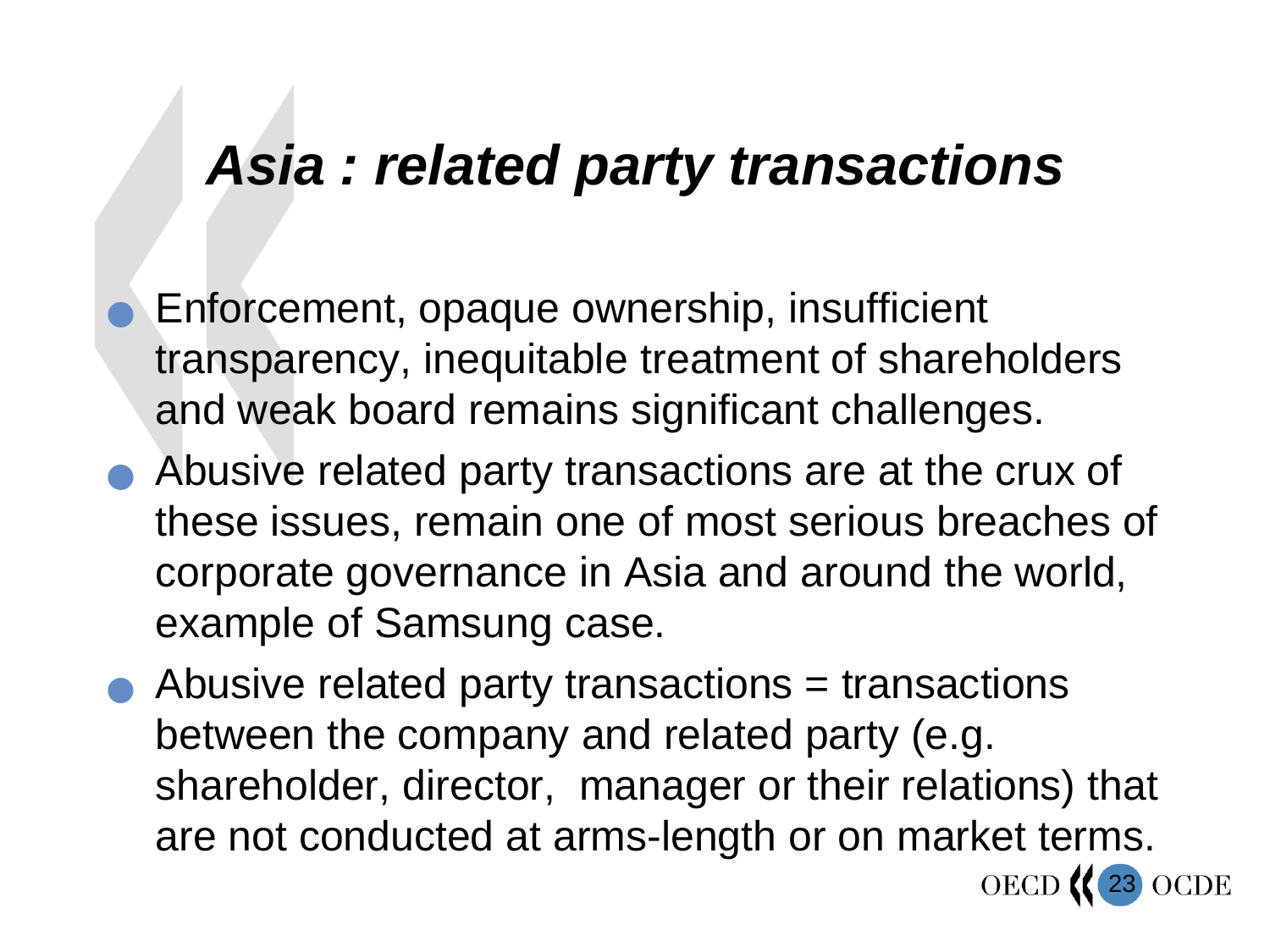### *Practical Guide to curb abusive RPTs*

 OECD and decision-makers from Asia launched new initiative in Hong Kong, China in May 2008

- Draft report and recommendations were discussed in Manila, Philippines February 2009 by the Asian Roundtable Task Force on RPT
- The Issues Paper from Manila will be discussed by the OECD Steering Group on Corporate Governance in April 2009

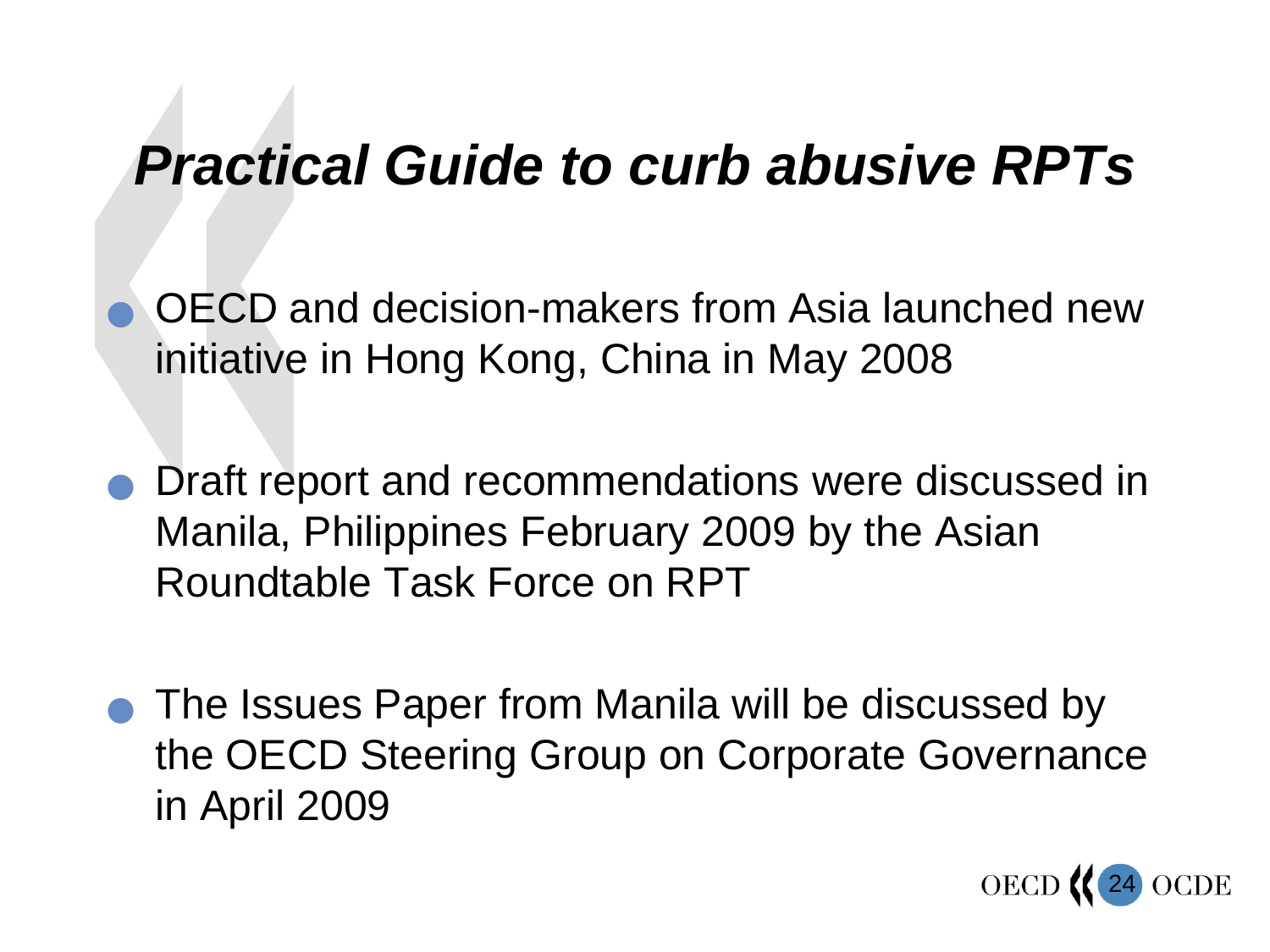## *What happens next?*

• Asian Roundtable annual meeting hosted by Philippines on 9-11 September 2009.

•Proposed issues : corporate governance lessons from the financial crisis for Asia, implementation of RPTs Guide, role of stock exchanges in promoting corporate governance and possible revision of the Asian White Paper.

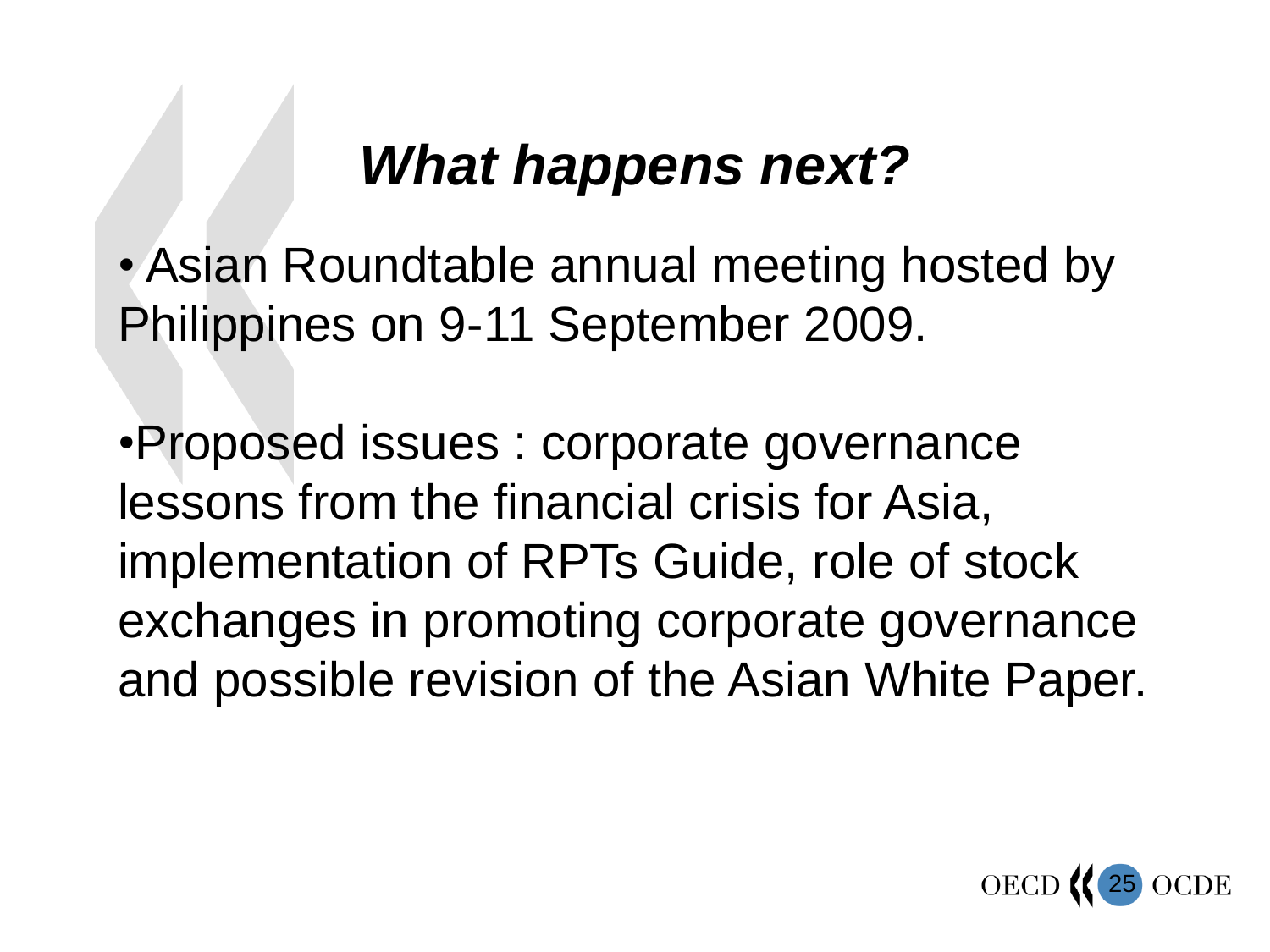# *Going forward : learning from Roundtable experiences*

#### Keep in mind the Roundtable goals

- Self assessment and regional comparison of successes and areas requiring further effort
- Knowledge sharing and networking among key regional decision makers
- Keep in mind the Roundtable format
	- Peer discussion among senior policy makers, experts and business, using the OECD Principles of Corporate Governance as a conceptual framework
- Tangible outputs developed on a consensus basis

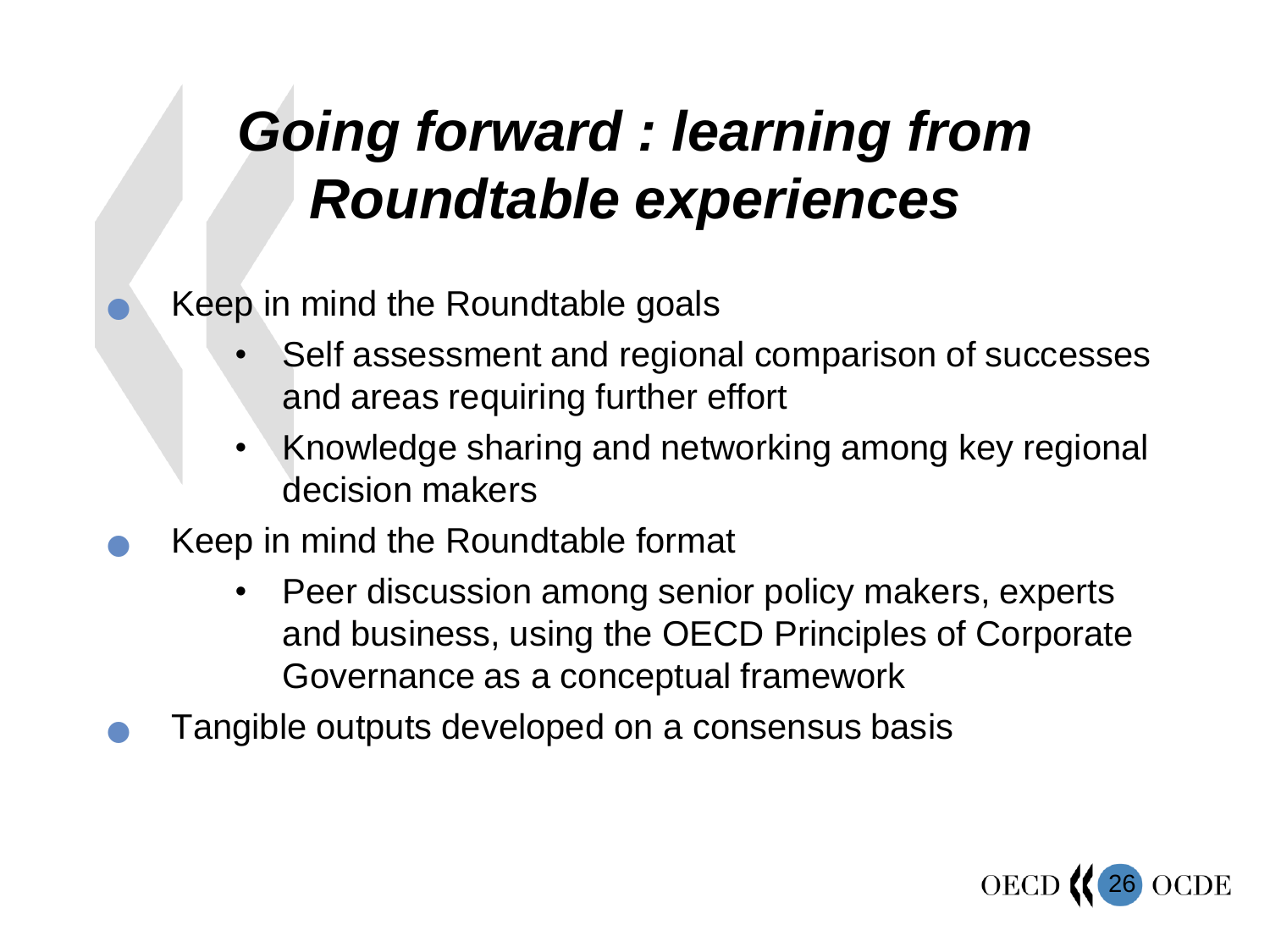# *Conclusion*

- To prevent corporate misconduct while enhancing corporate value, to develop market confidence and regain stability in financial markets as well as to further economic growth, multilateral dialogue is needed to forge solutions for new challenges as they arise.
- The OECD"s Steering Group on Corporate Governance and its regional networks provide a forum for this dialogue, based on objective analysis and established OECD instruments. To ensure its effectiveness, the dialogue includes prominent and influential policy makers, investors, corporations and other stakeholders globally.

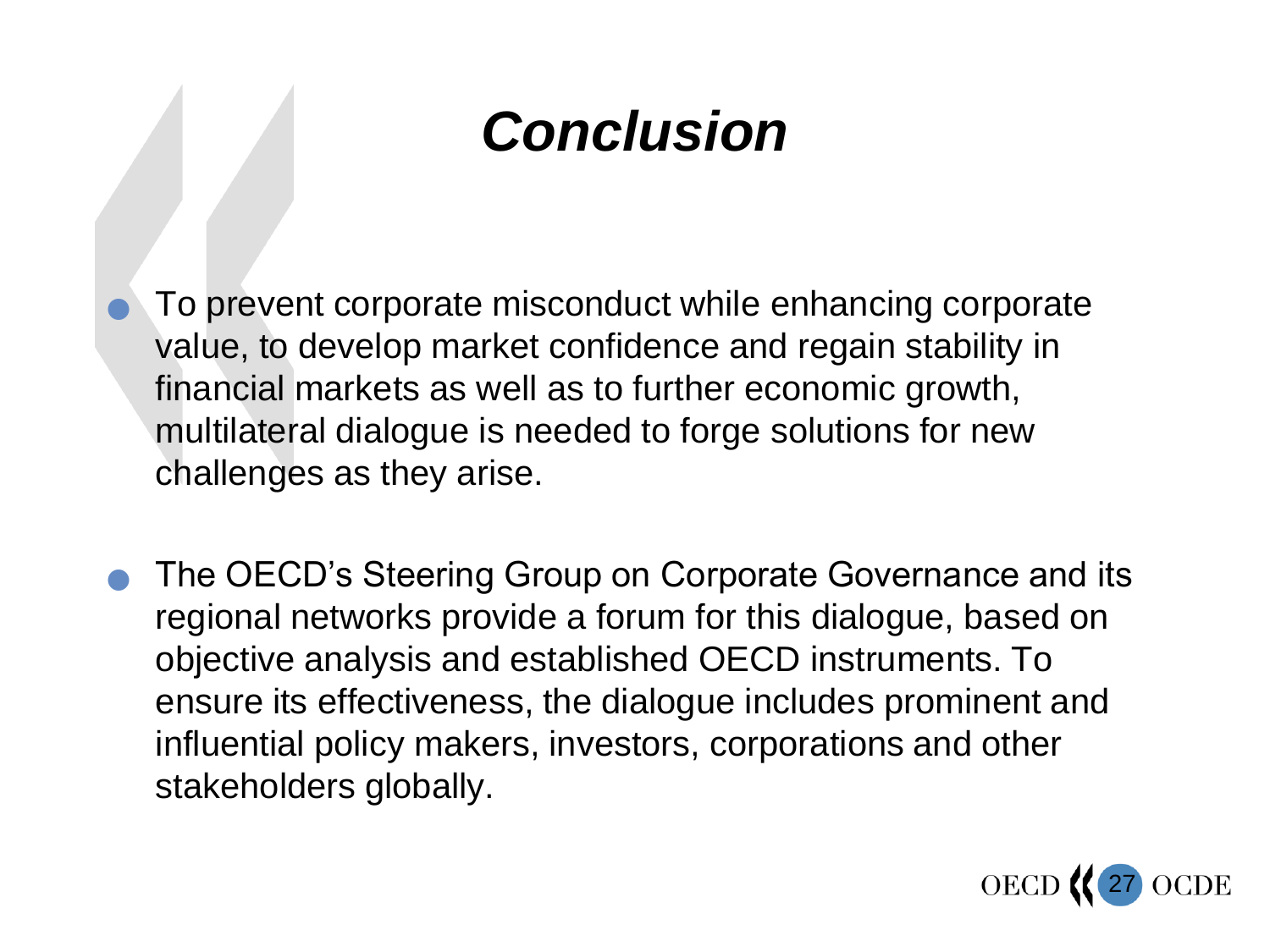### Questions for the audience

 Implementation gap; how to close the gap between formal compliance and effective implementation; at national and corporate level

- Is it strictly an issue of enforcement or still a need to raise awareness: educate and communicate best practices
- How can OECD promote monitoring and improve its cooperation with major players